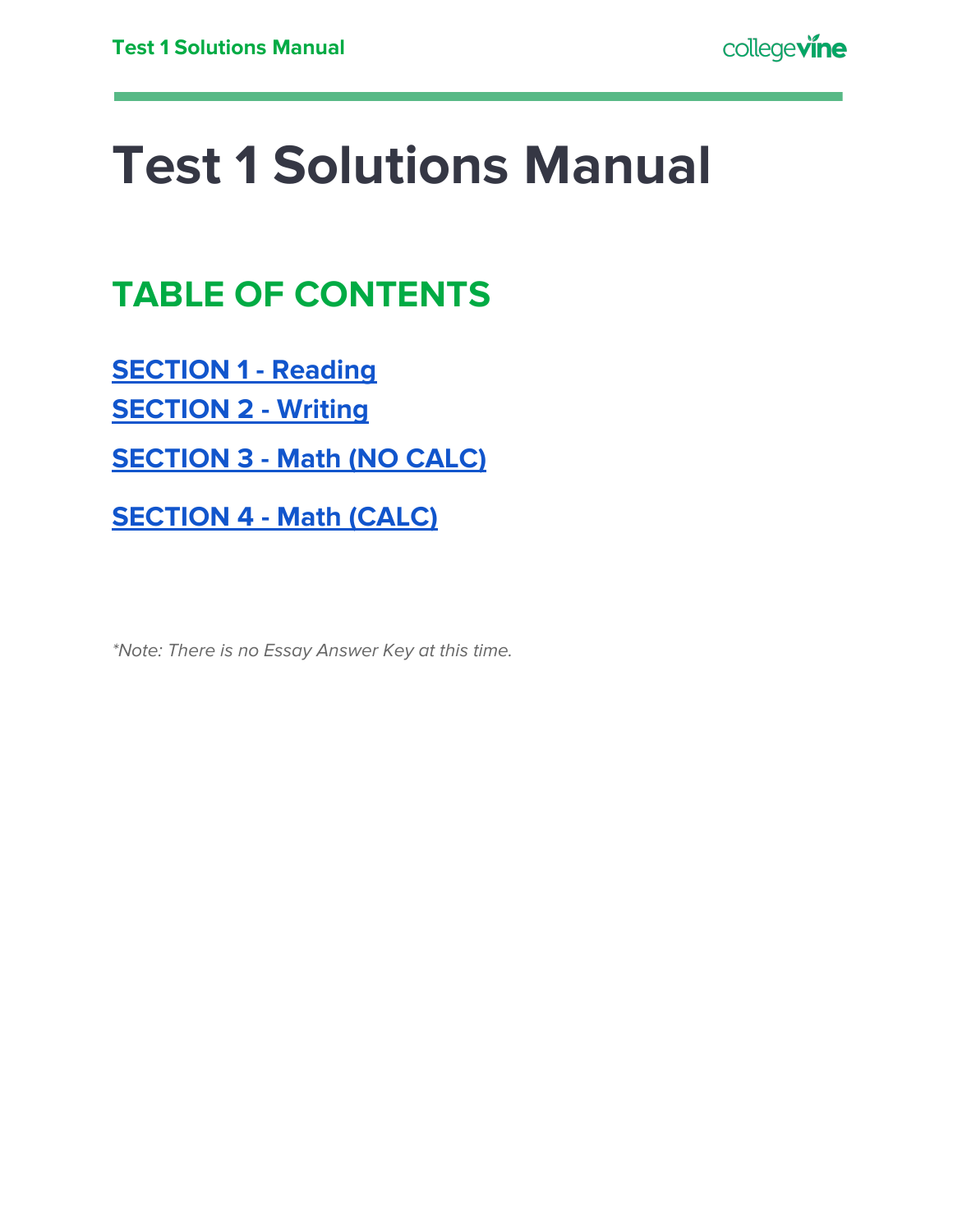## <span id="page-1-0"></span>**SECTION 1 - READING**

## **QUESTION 1**

**Choice B is best.** Tabitha requests that the headmistress allow her to sit for examinations and apply for the scholarship in lines 50-65 ("My name… your opinion"). Miss Polk later advocates for Tabatha by pushing Headmistress Ratherford to read Tabatha's letter in lines 96-97 ("At least… letter").

- It's NOT Choice A because lines 39-43 make it clear that Miss Polk and the girl immediately recognize each other, while the headmistress doesn't know the girl.
- It's NOT Choice C because this is not the main point of the passage, nor is it actually certain at what time in the day the scene is set.
- It's NOT Choice D because we have no idea if Tabitha was accepted to the school or not.

## **QUESTION 2**

**Choice B is best.** The main event of the passage is clearly Tabitha's request to be allowed to apply for the scholarship, and everything revolves around describing this event. Even after Tabitha leaves the focus of the scene is still on her and her request.

- It's NOT Choice A because Tabitha's request is not a historical event, nor is her request analyzed by the characters or a narrator in any way.
- It's NOT Choice C because Tabitha's request is actually firm and surprisingly direct, and there certainly is no definitive response.
- It's NOT Choice D because the tone is not somber, and neither is the passage relating any sort of tragedy.

## **QUESTION 3**

**Choice C is best.** Even if you are unfamiliar with the use of "elements" as synonymous with bad weather, in lines 3-7 the descriptions of dirty dress, tangled hair, and hurrying from work should lead you to presume "inclement weather" is the answer (tangled hair could be caused by wind, for example).

- It's NOT Choice A because components doesn't explain Tabitha's dirty dress and tangled hair.
- It's NOT Choice B because oxygen and nitrogen doesn't explain Tabitha's dirty dress and tangled hair, and is moreover oddly and unnecessarily specific.
- It's NOT Choice D because basic information doesn't explain Tabitha's dirty dress and tangled hair.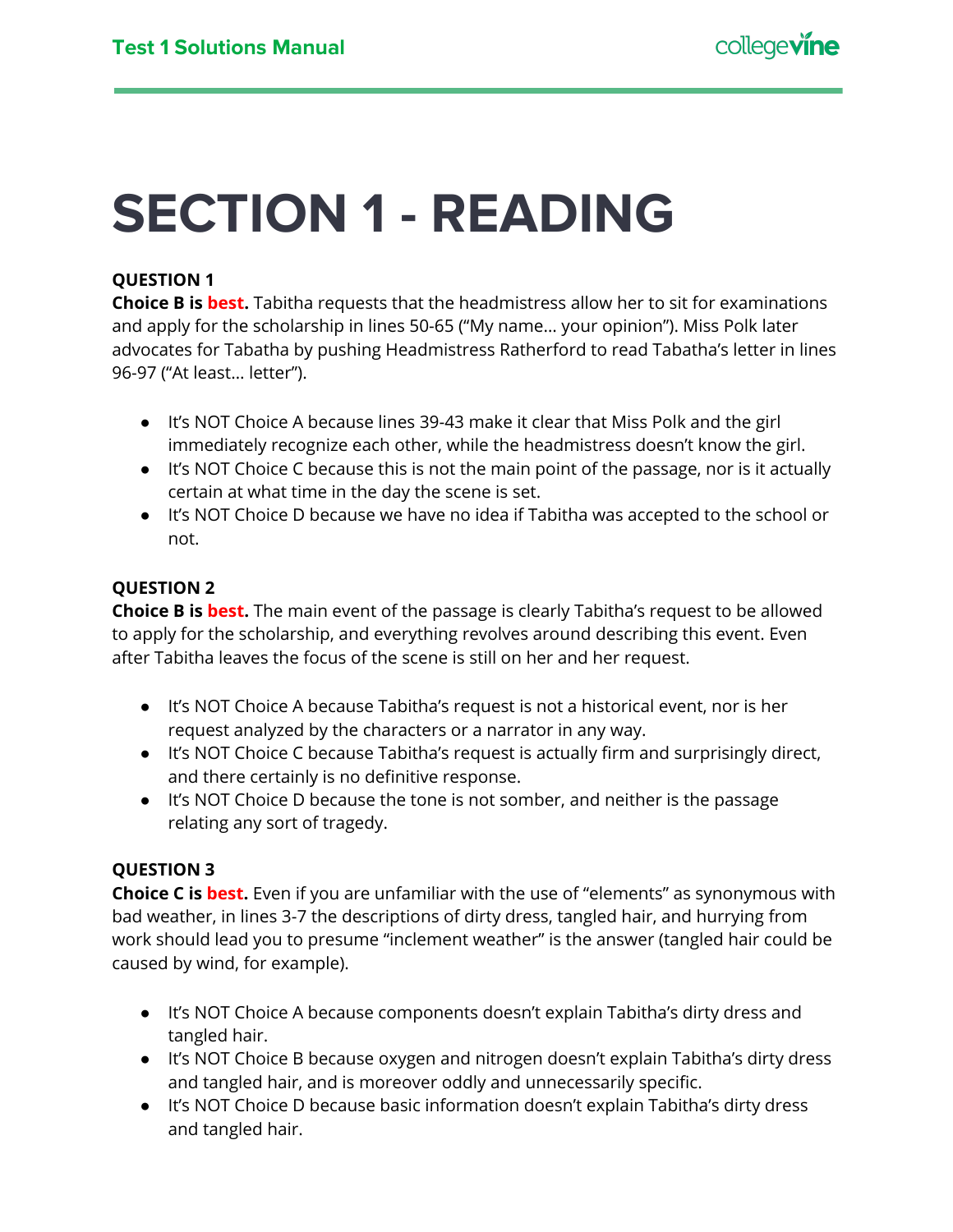

**Choice A is best.** Lines 7-8 ("She was… at all") imply that Tabitha is prepared for a difficult interview – her fear is that she will not be granted one at all.

- It's NOT Choice B because Tabitha just wants a chance to take the examinations any way that she can.
- It's NOT Choice C because Tabitha actually expects some sort of rebuke and is prepared for a "cold reception".
- It's NOT Choice D because Tabitha does not have any qualifications and knows that the headmistress will be skeptical of the arguments that Tabitha makes.

## **QUESTION 5**

**Choice A is best.** See explanation for Question 4.

- It's NOT Choice B because the headmistress's actions reveal no insight as to what Tabitha's fears are.
- It's NOT Choice C because while Tabitha is startled to see Miss Polk, this offers no support as to her fear that the headmistress will refuse to grant her an interview at all.
- It's NOT Choice D because while the headmistress seems disinclined to allow Tabitha to apply for the scholarship, this does not give us any evidence that Tabitha had been afraid of this very possibility.

## **QUESTION 6**

**Choice D is best.** "Deferential" means respectful in a submissive way. While Tabitha demonstrates her respect for the headmistress's authority, line 51 describes her voice as "stronger than anyone had expected". Thus, Tabitha also displays a confidence in herself.

- It's NOT Choice A Tabitha is never described as quiet or timid. If anything, she is bold and surprisingly assertive.
- It's NOT Choice B because Tabitha does seem to be genuinely in need of this scholarship – she has traveled all the way from work in inclement weather just for an opportunity to sit for the examinations.
- It's NOT Choice C because there is no sense that Tabitha is overly submissive or ingratiating.

## **QUESTION 7**

**Choice D is best.** The paragraph introduces Miss Polk and Headmistress Rutherford, demonstrating their respective personalities and the power dynamic between the two women.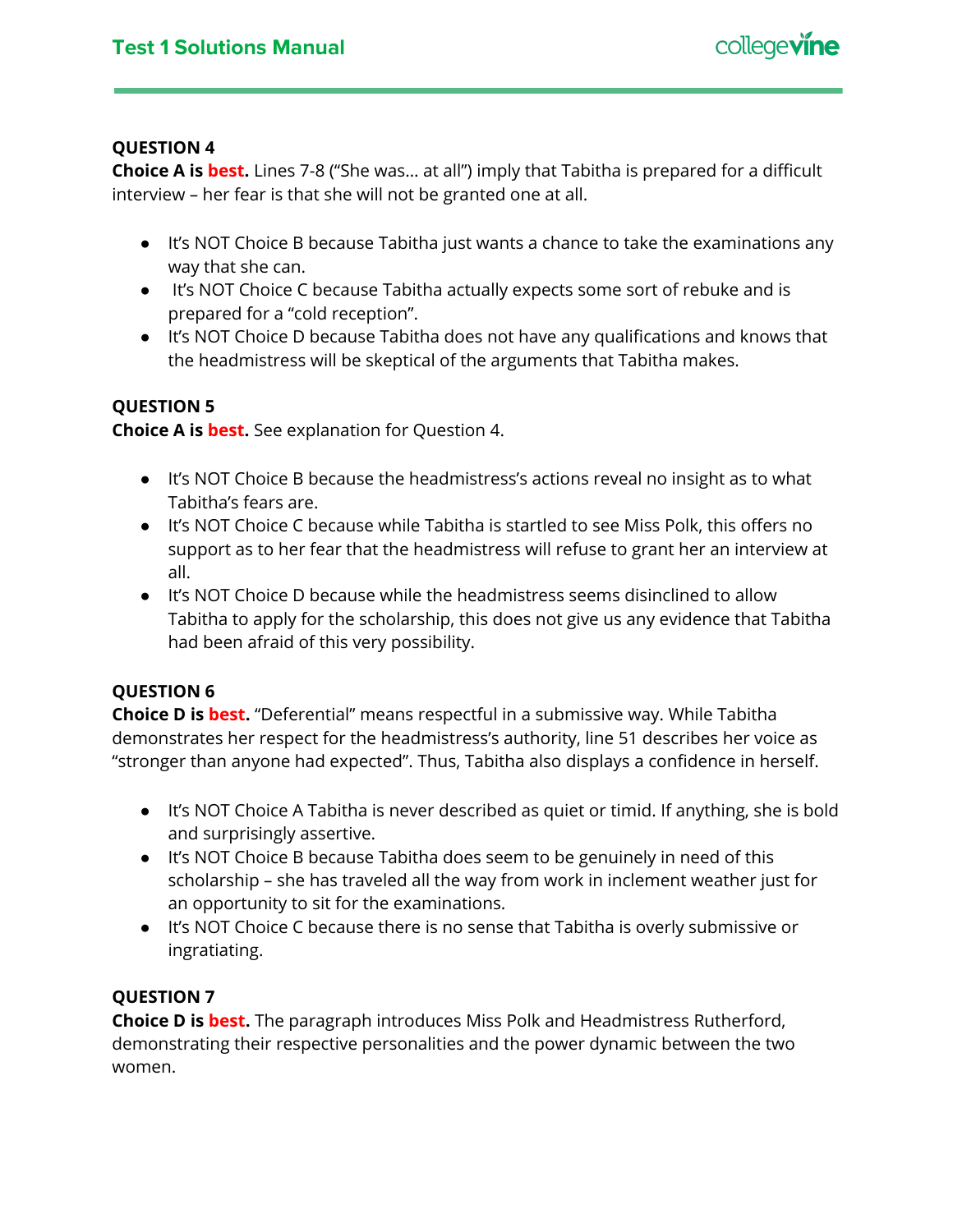

- It's NOT Choice A because the paragraph focuses on the two characters. In fact, we don't actually know what the exact location of the setting is, and no aspects of the "place" are described.
- It's NOT Choice B because there is no argument that is presented, only description.
- It's NOT Choice C because while Miss Polk is vaguely critical of the socioeconomic class of students that sit for examinations, this is not an indictment of the school as a whole. The criticism is merely limited to luxurious hats of the girls of supposedly meager means.

**Choice A is best.** The headmistress is able to infer Miss Polk's meaning through her indirect explanation; thus, Miss Polk's explanation and intent are obvious.

- It's NOT Choice B because Miss Polk's argument is not unrelenting. In fact, Miss Polk is not even confident enough to come out directly in support of Tabitha.
- It's NOT Choice C because opaque is actually an antonym of clear.
- It's NOT Choice D because simple doesn't fully capture the idea that Miss Polk had made her desire for Tabitha to be considered fully evident to Headmistress Ratherford.

## **QUESTION 9**

**Choice C is best.** Lines 41-43 ("The girl… Miss Polk") make evident that the headmistress has taken note of Tabitha's reaction to Miss Polk and her apparent recognition of her.

- It's NOT Choice A because we simply don't have the evidence to know if this is true or not. Tabitha could have conceivably learned about the examination through many other channels left unmentioned in the passage.
- It's NOT Choice B because Miss Polk's lack of reaction to Tabitha would not be enough for the headmistress to figure out that Miss Polk knows Tabitha.
- It's NOT Choice D because the headmistress cannot be confident that Miss Polk knows every girl applying for or interested in the scholarship examinations.

## **QUESTION 10**

**Choice C is best.** See explanation for Question 9.

- It's NOT Choice A because at this point in the passage Tabitha has not even been introduced yet.
- It's NOT Choice B because Miss Polk's impassivity can't give Headmistress Ratherford any idea that she knows Tabitha.
- It's NOT Choice D because nothing in Tabitha's self-introduction implies that she and Miss Polk have any prior connection.

## **QUESTION 11**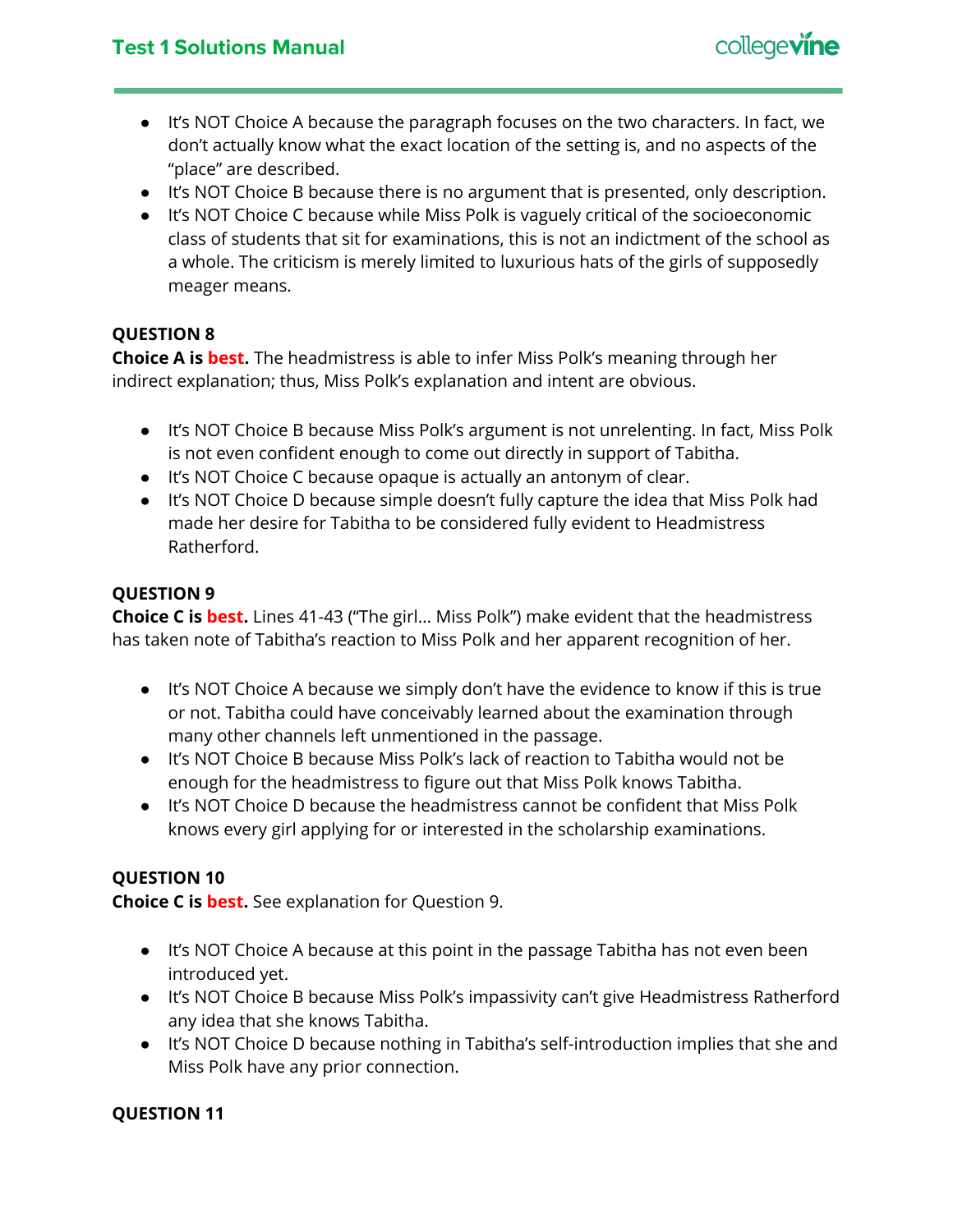

**Choice A is best.** The first paragraph begins by describing the countless hours spent by Americans in choosing their insurance. Consumers are the focus of this introductory paragraph: lines 4-10 ("Billions of… body parts")are merely a continuation of this idea and an attempt to show that consumer desire to purchase insurance is greater than ever.

- It's NOT Choice B because while lines 5-10 do give an example of different items that can be insured, this is not the main point of the passage.
- It's NOT Choice C because line 13 directly contradicts this point, arguing that "consumers typically feel secure".
- It's NOT Choice D because this paragraph is about consumer and customer demand, not insurance supply.

## **QUESTION 12**

**Choice B is best.** Reading the full sentence from lines 8-12 ("Insurance is… emotions"), the word "despite" implies that there are emotions that run contrary to the rising popularity of insurance itself. Thus, we expect the answer to imply some sense of opposition, and specifically a contrast between willingness and unwillingness.

- It's NOT Choice A because these emotions are not necessarily jarring, even if the contrasting emotions may be somewhat uncomfortable.
- It's NOT Choice C because uncertain is not an appropriate synonym for discordant.
- It's NOT Choice D because while cacophonous is synonymous to discordant, this is regards to the auditory definition of discordant, which is the incorrect one to apply here.

## **QUESTION 13**

**Choice D is best.** Lines 45-48 ("According to… reduce risk") argue that "people are willing to forfeit money in order to reduce risk". Thus, people use insurance and value it as a means to avoid risk.

- It's NOT Choice A because there is no evidence for this point, and the passage actually argues in lines 72-75 that the financial penalties of the insurance itself are higher, while line 32 argues that single time financial penalties are typically in the range of \$5000.
- It's NOT Choice B because this answer choice is too specifically tailored to automobile accidents. Why would fears on driving create value for insurance pets or a mortgage, for example?
- It's NOT Choice C because not all insurance is required by the government, and lines 71-75 directly contradict this argument anyways.

## **QUESTION 14**

**Choice C is best.** This paragraph provides an explanation for why insurance has value, using risk aversion theory to support its claim.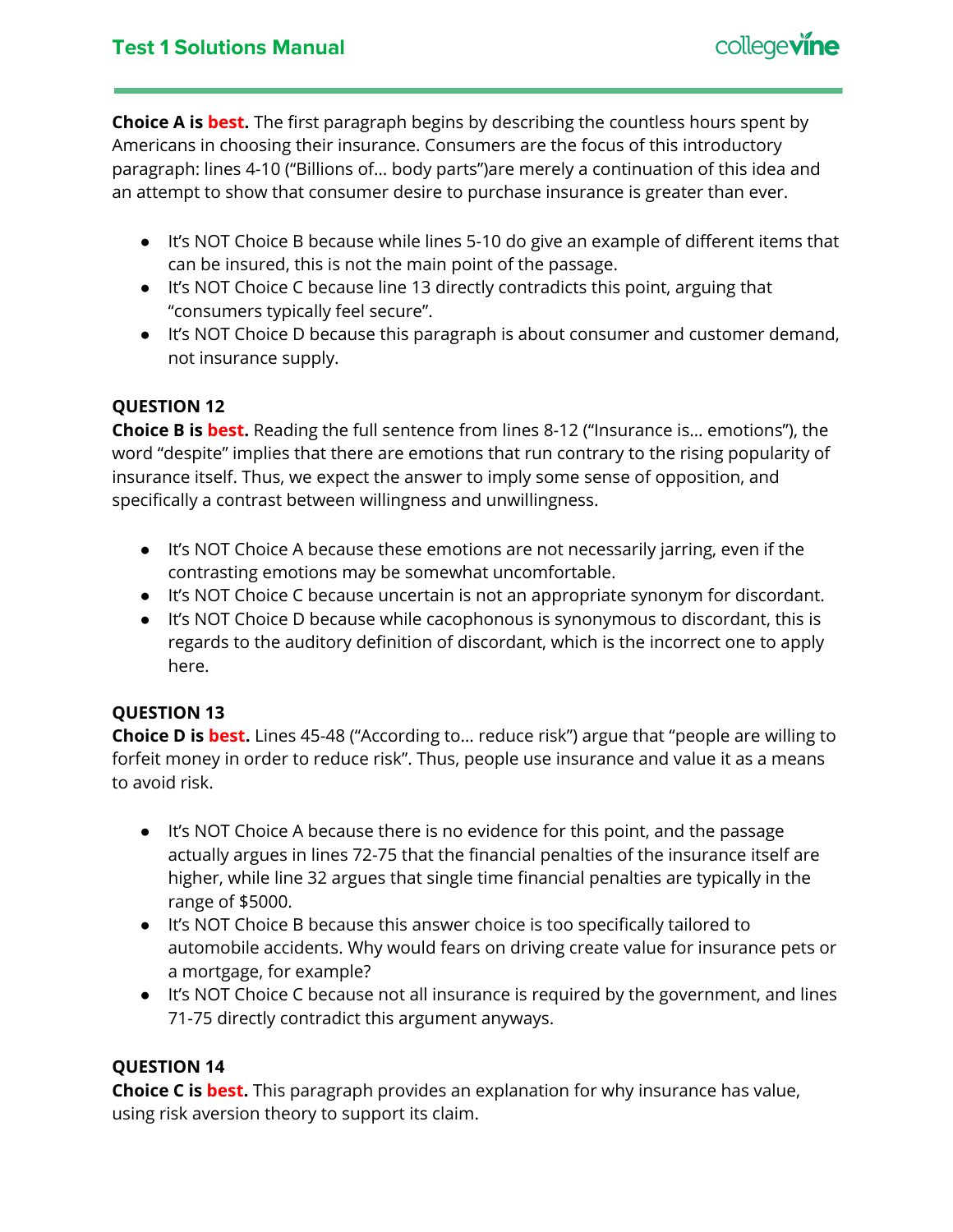

- It's NOT Choice A because lines 12-18 only create confusion as to why insurance would be valued.
- It's NOT Choice B because a government mandate does not explain why people *want* insurance, while it may help to explain why people actually purchase insurance.
- It's NOT Choice D because this directly contradicts the logic behind purchasing insurance.

**Choice C is best.** The author of the passage introduces this new study as a mechanism through which he can introduce the idea of risk theory, an idea that has not yet been developed anywhere before in the passage.

- It's NOT Choice A because the passage introduces this new study in order to produce more evidence for the same point.
- It's NOT Choice B because while the first sentence of the passage questioned the motive or logic behind the valuing of insurance, the rest of the passage is an attempt to explain and answer this question.
- It's NOT Choice D because while this study does study the idea of risk aversion theory, its main purpose is to introduce the idea of risk aversion to the reader and thus plays a more important role in introducing a new idea than supporting an old theory.

## **QUESTION 16**

**Choice A is best.** The neuropsychologists have found supporting evidence for risk aversion theory described in lines 39-51 ("In a recent… process"), and therefore would be likely to find it reasonable.

- It's NOT Choice B because if the neuropsychologists found strong evidence for the theory, they would be more likely to accept than question the theory.
- It's NOT Choice C because just because they agree with the theory does not mean that they find it predictable. Furthermore, it is somewhat nonsensical to describe a theory as "predictable".
- It's NOT Choice D because the neuropsychologists would feel exactly the opposite way of this answer choice.

## **QUESTION 17**

**Choice D is best.** Car companies are using commercials to try and convince ("sway") customers to purchase insurance as described in lines 52-55 ("Car insurance… actually are"). The key here is that they are trying to "make them believe" certain things. Of the answer choices, persuade is the word that lines up most with these constraints.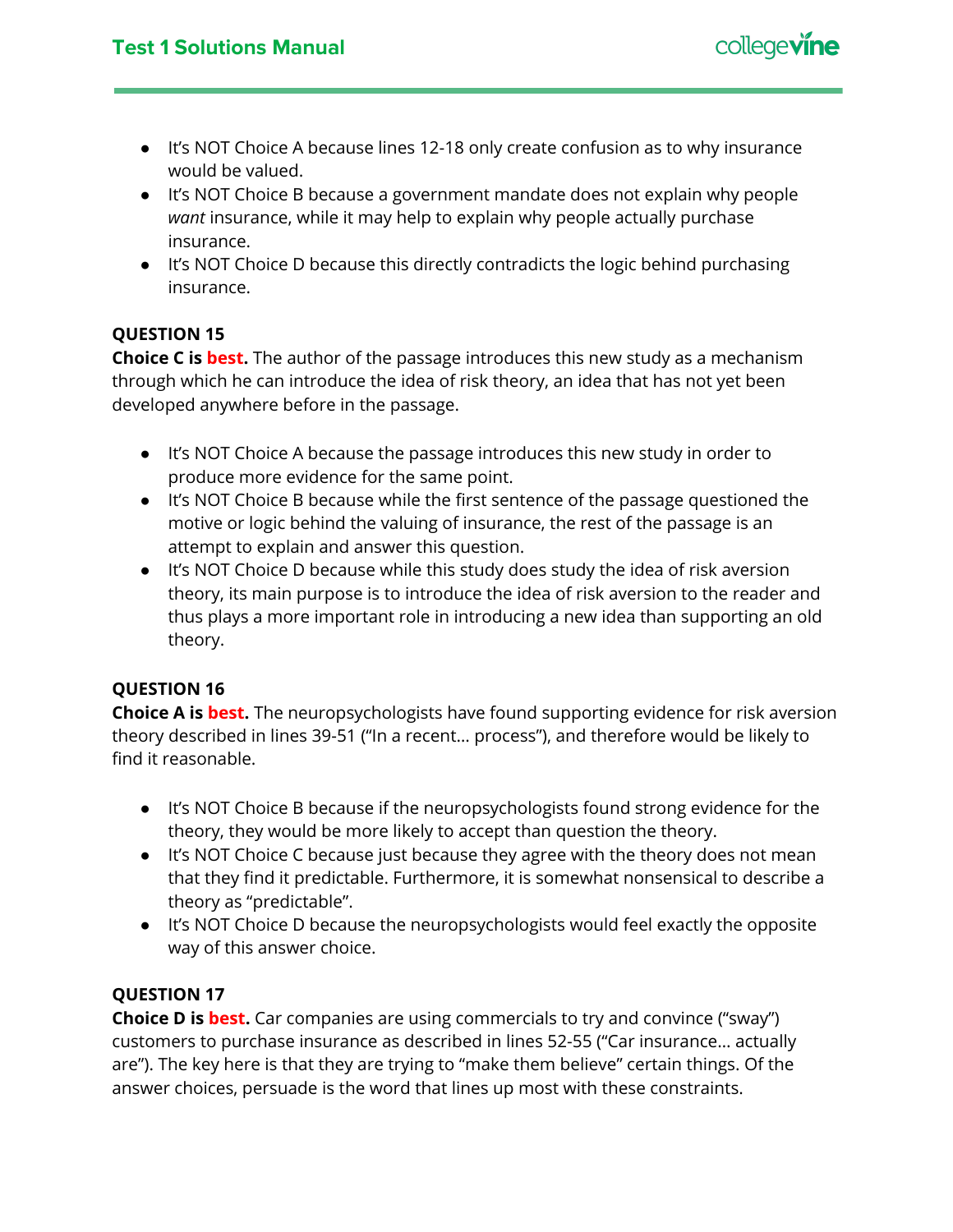

- It's NOT Choice A because wobbling a customer into buying insurance makes no sense.
- It's NOT Choice B because while this choice is appealing, it does not convey enough of the convincing aspect that is necessary and implied in "sway" and emotional appeals. Additionally, I could convince you to buy insurance if a large part of you did not want to, but to convert you implies that there is no reluctance on your part to buy insurance, which is too strong a claim here.
- It's NOT Choice C because this answer choice is again a synonym on the physical definition of "sway" and makes no sense in this context.

**Choice B is best.** The answer lies in the second half of the same sentence. That "this fear is at odds with the daily experience of most car insurance subscribers" heavily implies that this assumption is incorrect, or an unsupported fear. Misguided best fits this description.

- It's NOT Choice A because this is directly contradictory to the second half of the noted sentence.
- It's NOT Choice C because contradictory is too strong a word. While the evidence doesn't quite back up the belief fully, it is still true that since deadly crashes are still possible the reality is not directly contradictory to the underlying belief.
- It's NOT Choice D because the second half of the given sentence implies that the assumption is not undetermined, but actually incorrect.

## **QUESTION 19**

**Choice B is best.** See answer for Question 18.

- It's NOT Choice A because this is an emotional appeal used by car insurance companies that, if anything, supports the assumption stated in lines 62-63.
- It's NOT Choice C because lines 75-78 describe how insurance companies can exploit the assumption made in 62-63, but provides no explanation for why the assumption is misguided.
- It's NOT Choice D because while part of it argues that purchasing insurance may be irrational, it gives no evidence for why it is irrational, nor does it provide any explanation relevant to fears of getting into deadly automobile accidents.

## **QUESTION 20**

**Choice B is best.** The graph shows that Benefit without Crash is the least relevant category on insurance purchasing decisions/profit.

- It's NOT Choice A because annual cost of insurance is greater than benefit without cost.
- It's NOT Choice C because annual benefit received is greater than benefit without cost.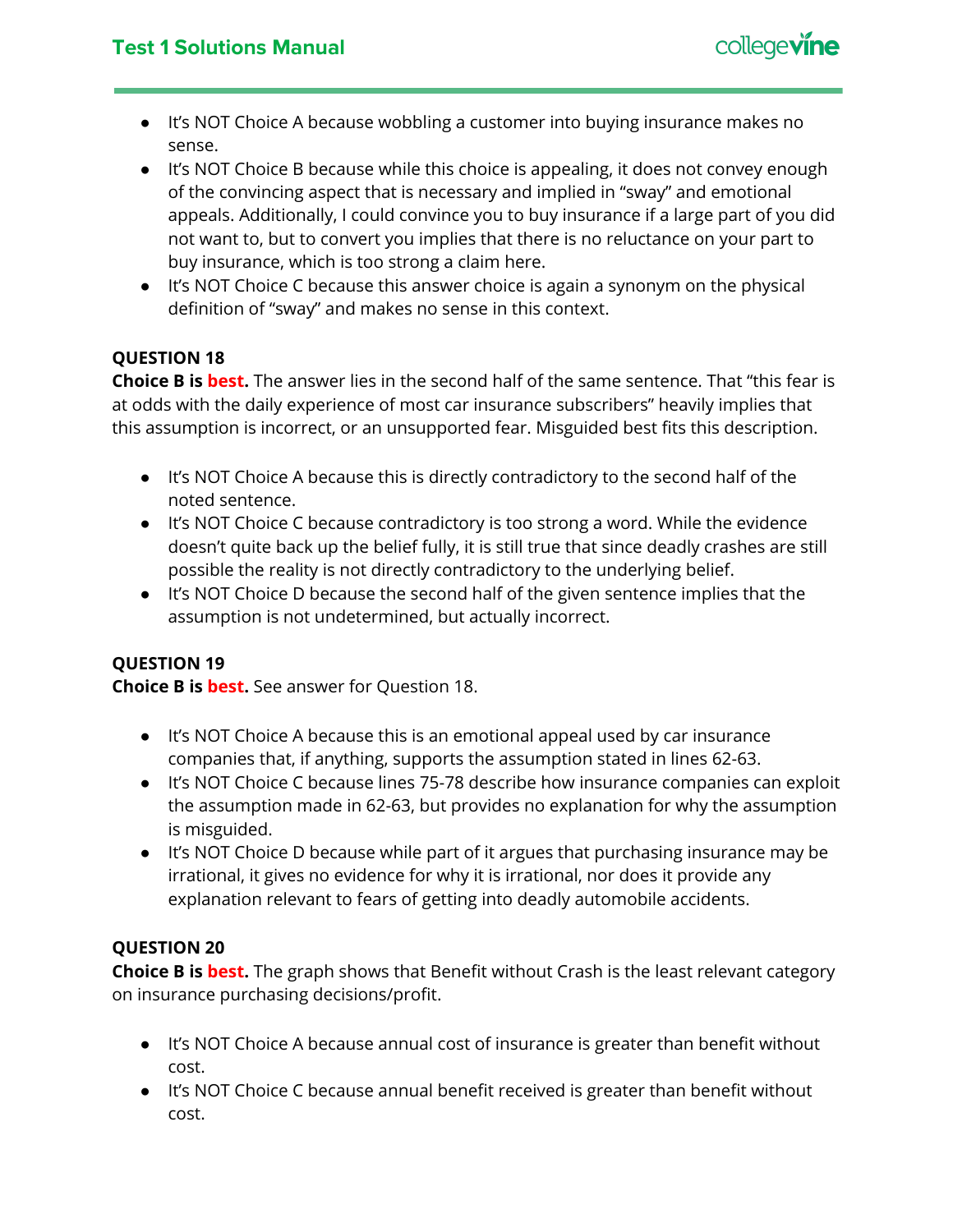## **Test 1 Solutions Manual**



● It's NOT Choice D because benefit with crash is greater than benefit without cost.

## **QUESTION 21**

**Choice C is best.** This has been the idea of the entire passage, and is supported by the graph showing the willingness of the population to purchase insurance far in excess of the amount that will be paid out. This concept is best illustrated in lines 37-51 ("Why do… process").

- It's NOT Choice A because a government mandate would be unable to explain the differences in costs and payments shown in the graph.
- It's NOT Choice B because a growing acceptance of insurance would be unable to explain the differences in costs and payments shown in the graph.
- It's NOT Choice D because a lack of wealth in America if anything would imply that insurance purchases should be falling, but does not explain the disparity in costs and payments of insurance.

## **QUESTION 22**

**Choice B is best.** The use of "building blocks" emphasizes the importance of neurons in the brain and implies that they are of foundational importance for the rest of the brain and nevous system.

- It's NOT Choice A because there is no evidence to argue that all neurons are a permanent part of the brain.
- It's NOT Choice C because the author gives no sense that neurons are stacked on top of each other.
- It's NOT Choice D because line 10 argues that neurons are complex structures, and the entire rest of the passage is spent focusing on and describing the organization of neurons.

## **QUESTION 23**

**Choice A is best.** Lines 24-26 directly contradict the stated claim, arguing that "Unlike other parts of the neuron, the soma does not play a role in the transmitting information".

- It's NOT Choice B because the axon transmits the neural signal, which is still information.
- It's NOT Choice C because the terminal button and synapse both receive and send to other neurons.
- It's NOT Choice D because lines 64-67 have no information on what roles individual parts of the neuron have in transmitting information.

## **QUESTION 24**

**Choice D is best.** Lines 13-15 provide a clear analog to trees, where the author describes dendrites as stretching out like branches.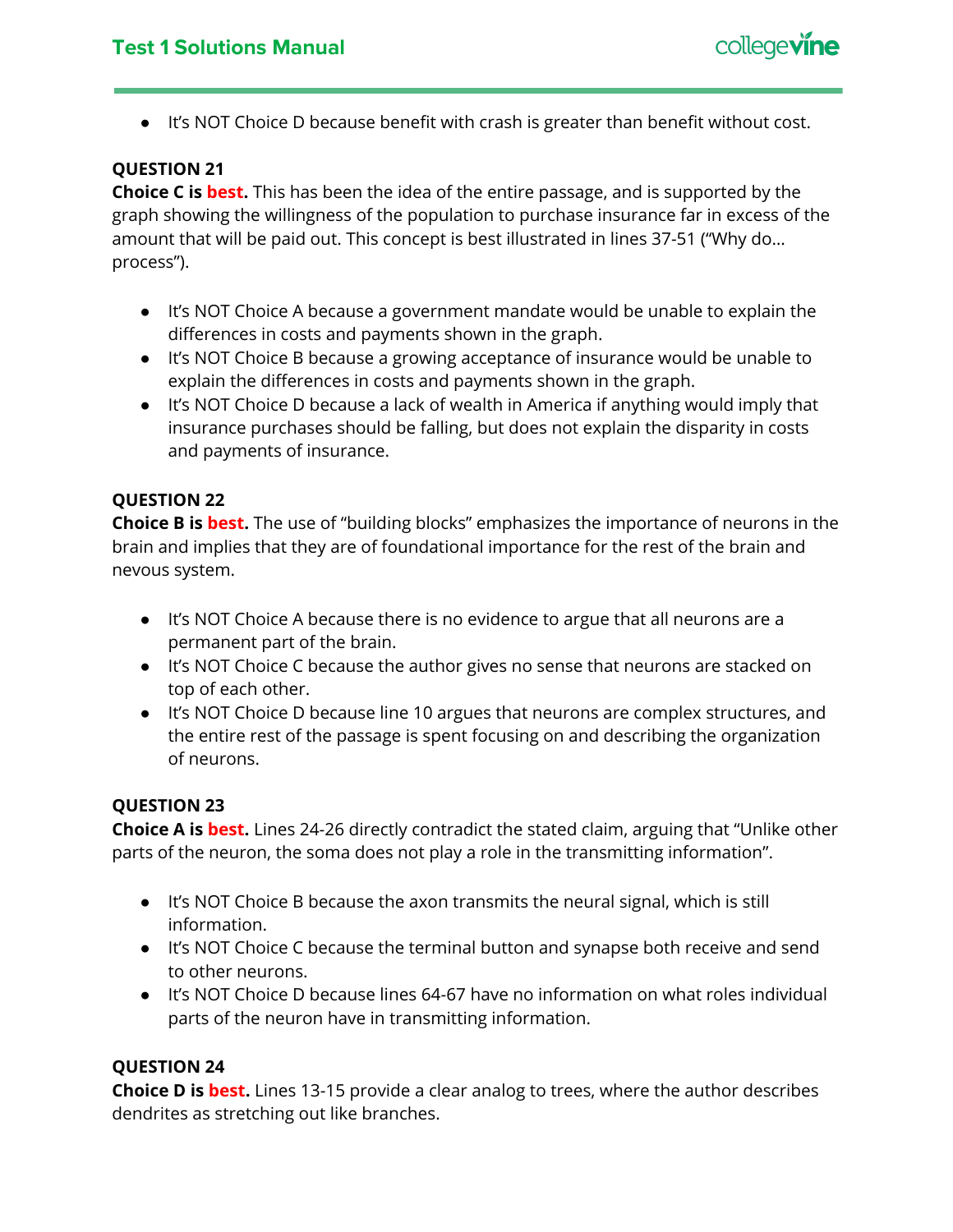

- It's NOT Choice A because long and complex is not obviously a comparison to a tree.
- It's NOT Choice B because there is no evidence for this.
- It's NOT Choice C because smaller neurons are never actually explicitly mentioned. The author mentions that some neurons have only one dendrite, but this is irrelevant for our question.

**Choice C is best.** The author includes paragraph 3, lines 23-39 ("The next… running"), in order to describe a part of the neuron that is vital to the cell's continued operation despite not playing a direct role in information transmission.

- It's NOT Choice A because the author never makes a direct comparison between neurons and other cells, and does not appear to find it important to draw a distinction at any point in the passage.
- It's NOT Choice B because the author makes no effort to rank any part of the neuron in order of importance, nor does the description of the soma have any information to distinguish between the importance of the role of the dendrites against the axons.
- It's NOT Choice D because the author actually explicitly states that the soma has no role in information transmission.

## **QUESTION 26**

**Choice B is best.** The author uses an appositive phrase to describe myelinated axoms as having a fatty layer. If all axons had a fatty later, this description would be redundant and completely unnecessary. Thus, we can fairly imply that not all axons have a fatty later and that myelinated axons are unique in this regarded.

- It's NOT Choice A because the author encodes no sort of information on the size of myelinated axons in lines 52-54.
- It's NOT Choice C because while myelinated axons seem to fulfill their functions well in large part due to their fatty layer, it is not at all clear that a fatty layer would consequently aid in the execution of the tasks of other types of neurons.
- It's NOT Choice D because lines 52-54 make no statement about axons in general, and do not even lead correctly to the conclusion that myelinated axons would not function without their fatty layer. Perhaps they still could operate but only at a restricted pace.

## **QUESTION 27**

**Choice D is best.** The word opposite is applied, well, in opposition to the idea that "it may seem as though the information transmission process takes a long time". Thus, the author is attempting to fight against this idea. Coupled with the terms "lightning" and "instantaneously" we see that the final paragraph must function in emphasizing some aspect of speed or quickness of neuron ability. Choice D fits this description perfectly.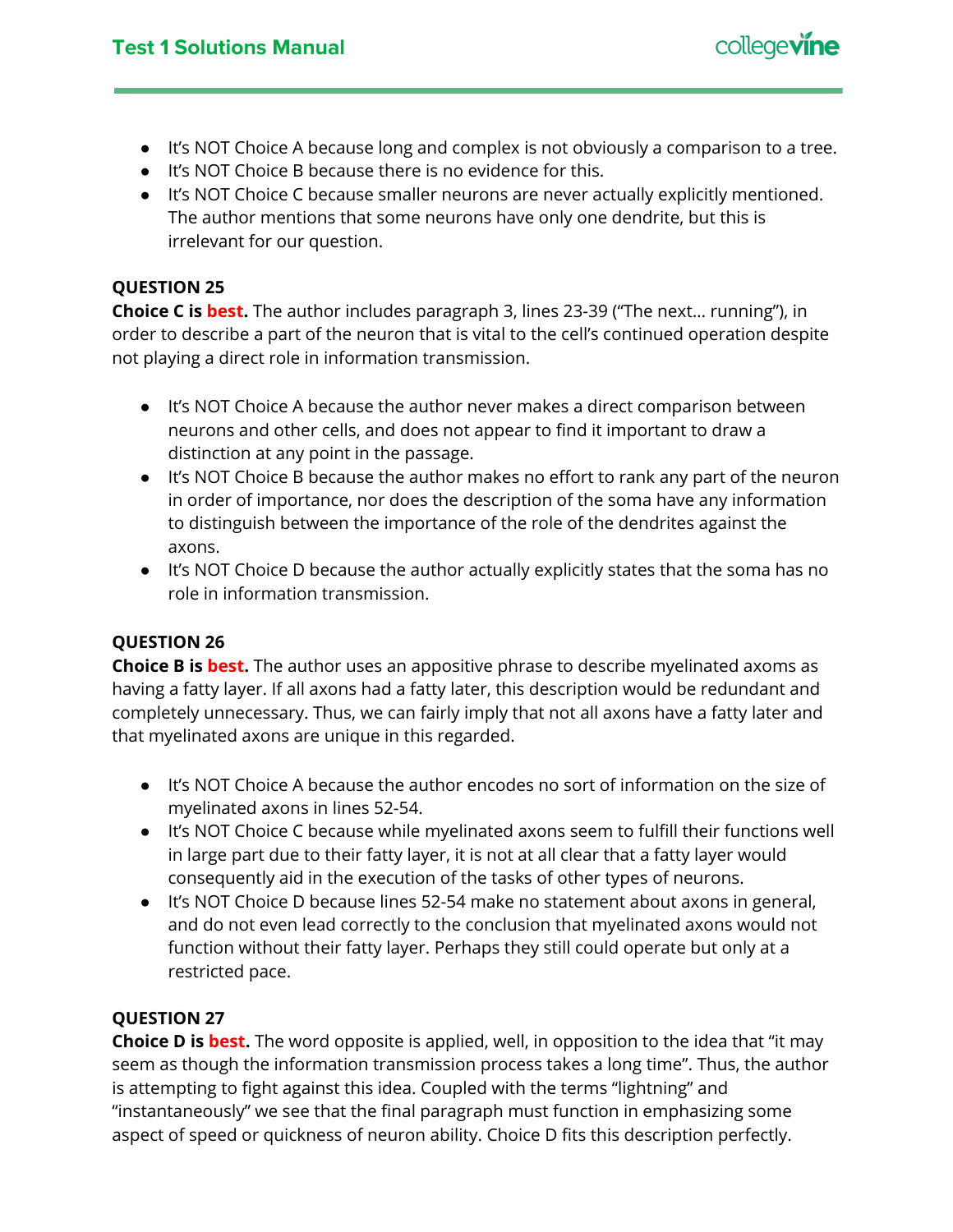

- $\bullet$  It's NOT Choice A because while the author believes this, this is not the main purpose of the final passage and the "lightning" and "instantaneously" do not support this idea strongly.
- It's NOT Choice B because nowhere in the passage is this claim made or mentioned.
- It's NOT Choice C because while this claim may be true, the author is attempting to make a stronger argument than this, in particularly how effectively neurons function.

**Choice D is best.** Please be careful in looking at the graph. Note that figures in the cerebral cortex column are given in billions. Thus, the correct answer is .245\*1,000,000,000 = 245,000,000 and 8.

- It's NOT Choice A because .245 is incorrect.
- It's NOT Choice B because 179 is incorrect.
- It's NOT Choice C because 80 is incorrect.

## **QUESTION 29**

**Choice C is best.** The author argues that humans are the most advanced species in part because of our large cerebral cortex neuron count in lines 7-9 (Humans are… neurons), yet we do not have the most neurons even of the animals given in the table. This would suggest that there is more to intelligence than raw cerebral cortex neuron count.

- It's NOT Choice A, although this is a reasonable guess. While this does seem to line up in part with the author's argument that large numbers of neurons help explain why humans are so advanced, if neurons are important we would expect whales to at least have a reasonable expectation of being more intelligent than humans.
- It's NOT Choice B because by this logic, this answer should be wrong because humans have less neurons than a pilot whale.
- It's NOT Choice D because the passage doesn't make any mention of the importance of heavy brains on intelligence.

## **QUESTION 30**

**Choice C is best.** 37.2 billion is the number of neurons in the pilot whale, which is the only animal to show a greater of neurons than humans.

- It's NOT Choice A because this refers to the number of neurons in a chimpanzee.
- It's NOT Choice B because this refers to the number of neurons in an African elephant.
- It's NOT Choice D because this refers to the weight of the brain of a pilot whale, but does not refer to the number of neurons it has.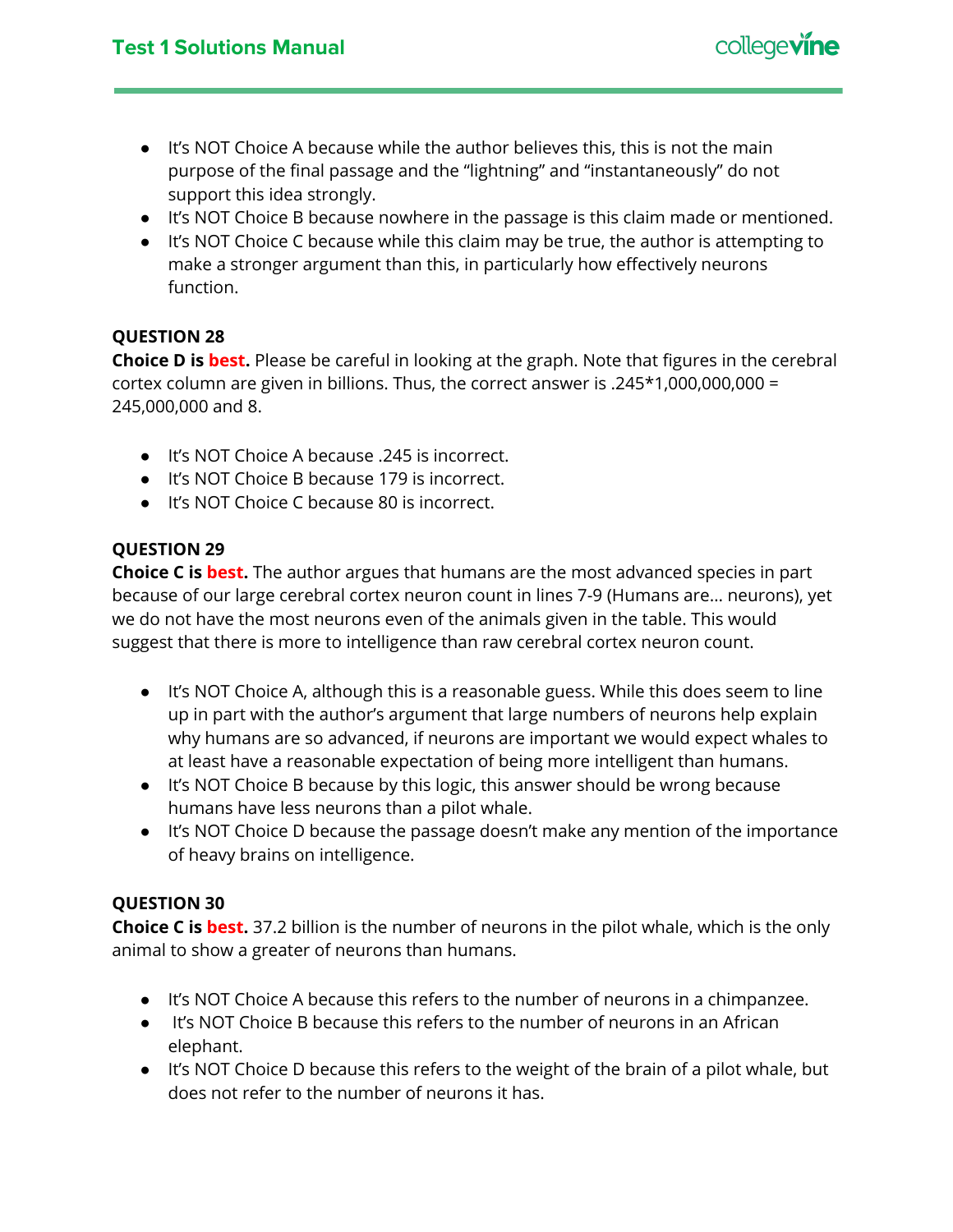**Choice C is best.** A quick look at random animals in the table will reveal that number of cerebral cortex neurons and brain weight are not directly related – the relationship certainly varies. For example, consider the hedgehog, the dog, and the marmoset. Lines 7-9 ("Humans are… of neurons") describe how humans have a very high number of cerebral cortex neurons, despite our intermediate brain mass.

- It's NOT Choice A because the table shows that neurons and weight are not directly related.
- It's NOT Choice B because the table shows that neurons and weight are not directly related.
- It's NOT Choice D because lines 67-70, while explaining the speed of neurons and their execution, offer no insight or relevance to the varying relation between neurons and brain weight.

## **QUESTION 32**

**Choice B is best.** Hardship is a consistent theme in the narrator's story, starting in paragraph one with "only in our dreams and on our deathbeds can we fantasize about a different life." In lines 26-35 ("In another… illiterate parents") the detailed descriptions of everything the narrator *can't* do that we often take for granted, including having a source of food and water, paint a dark picture of life in this rural village.

- It's NOT Choice A because the passage never mentions traditions, and there is little in this village that the narrator deems to be valuable.
- It's NOT Choice C because the passage never mentions any specific plans for reform; it is more a wistful examination of an unjust world.
- It's NOT Choice D because while the narrator briefly discusses the possibility of changing her fate, she immediately rules it out as impossible.

## **QUESTION 33**

**Choice D is best.** The key to this question lies in lines 32-36 ("I didn't… we are"), starting with the cycle of "I didn't ask…" The narrator laments that she never had a chance at a better life simply because of the conditions which she was born under. Although she can dream at what could have been, ultimately "Life is a lottery, and I have never been lucky."

- It's NOT Choice A because the narrator repeatedly states that her condition will never improve.
- It's NOT Choice B because although the narrator does use the example of a university education as a good thing in life she will never achieve, it is just a small part of her grievances.
- It's NOT Choice C because the narrator asserts that dreams are her only means to see a better life at the end of paragraphs one and three.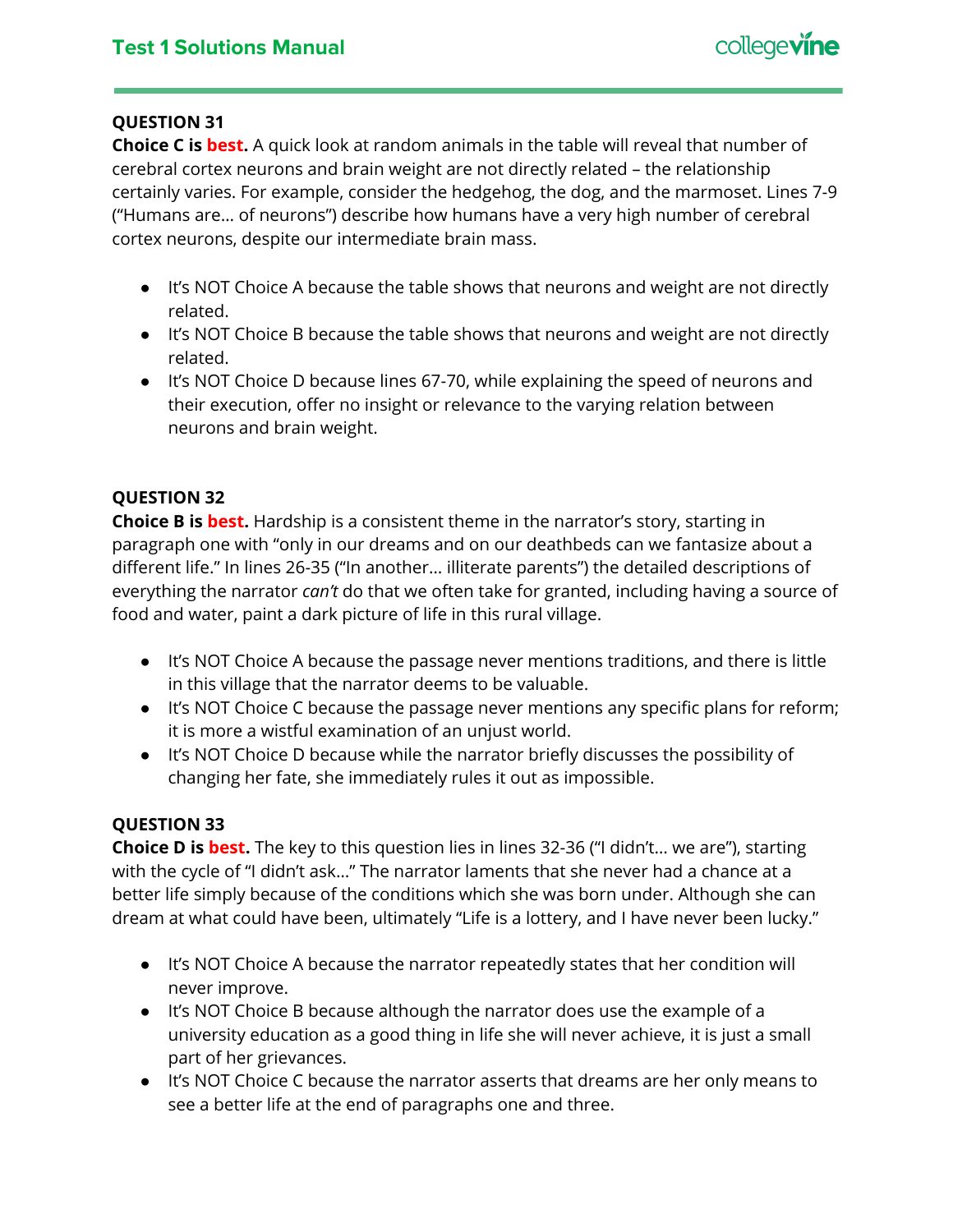**Choice A is best.** The author's choice to write this passage in first person makes it intensely personal. Through the use of the word "I," we can directly observe her thoughts, hopes, dreams, and doubts unclouded by a third person narrator or other point of view.

- It's NOT Choice B because the author could have said she was hopeful without using the first person "I," and it is clear she is ultimately not hopeful about her lot.
- It's NOT Choice C because this is not a suspenseful passage, but even if the author wanted to do so, she would not have needed to use the first person.
- It's NOT Choice D because the narrator does not advocate for personal happiness, but rather laments her uninspiring future.

## **QUESTION 35**

**Choice B is best.** The author clearly wishes she could have a life like that outlined in lines 11-25 ("I imagine… for support"). This is further backed up by the statements "in another life, I could be like them, floating like stars in the sky," and then "if only the world were fair and every child could have the same opportunities," wistfully referring to herself.

- It's NOT Choice A because the narrator talks about other people's lives in positive terms, as something she wishes every child had the opportunity for.
- It's NOT Choice C because the narrator seems clear about what she wants, at least in general terms: the opportunity to make something of her life.
- It's NOT Choice D because the passage is heavily focused on her life and what is impossible for her, so she uses examples of what other people her age are doing to comment on her own difficult life.

## **QUESTION 36**

**Choice B is best.** The belief that her life will remain the same despite her dreams is outlined in lines 5-10 ("This is… different life."), where the author is setting up the rest of the passage.

- It's NOT Choice A because the narrator specifically says that a better future is not possible for her.
- It's NOT Choice C because the narrator never talks about thing getting worse, just that they will stay the same.
- It's NOT Choice D because college is outside of the realm of possibilities for her--she will never go to college, nevermind graduating from it.

## **QUESTION 37**

**Choice D is best.** This is the only quote from the passage that makes it explicitly clear that her life has no potential for improvement. The other answer choices do show different aspects of her despair, but none of them capture the full picture quite like "I am sure that future will not come."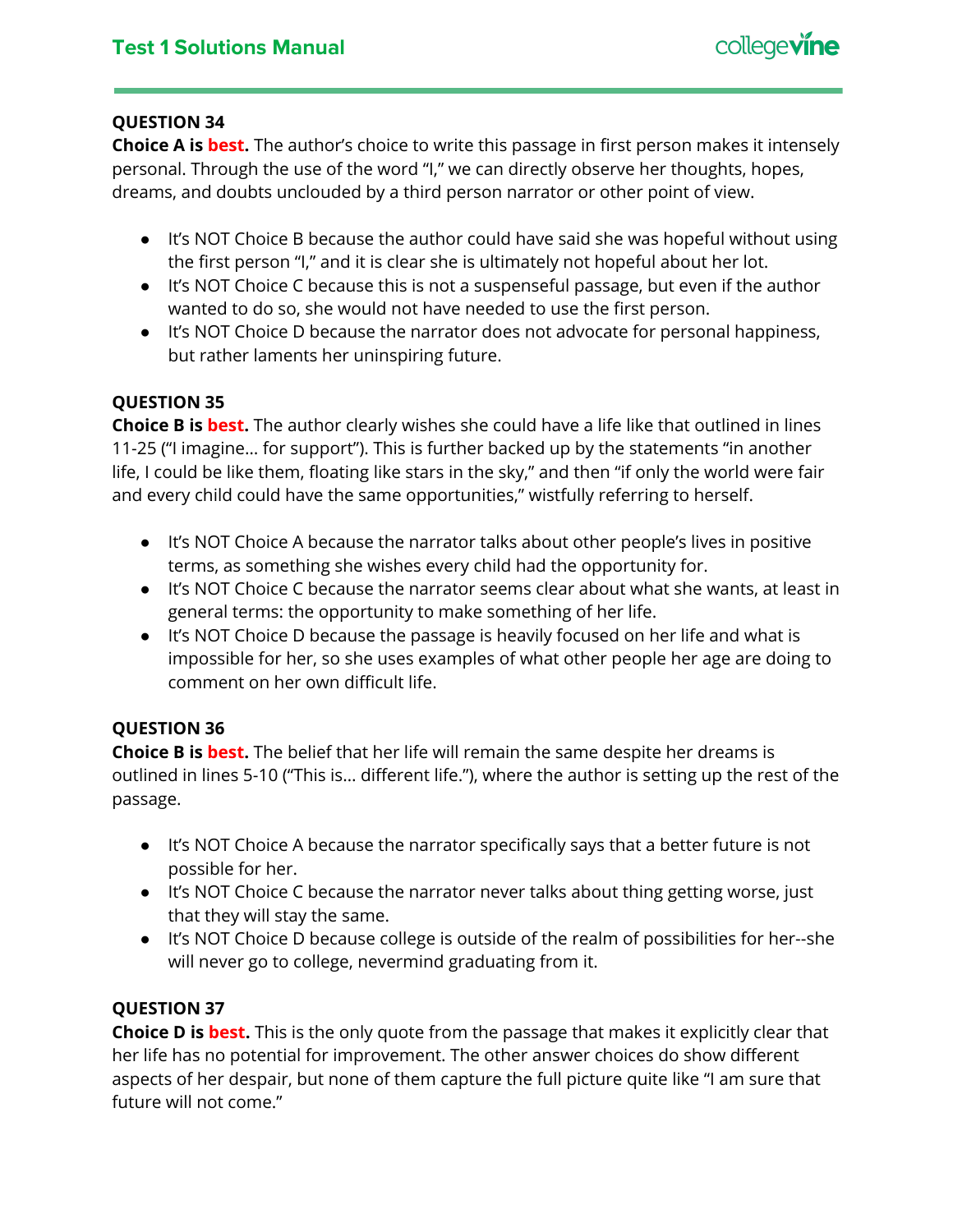

- It's NOT Choice A because saying the place where she was born will be the same place she dies does not mean that her life cannot improve; in fact, many people die in their hometowns after successful lives.
- It's NOT Choice B because this quote only talks about her inability to go to college and leaves open the possibility her life could improve in other ways.
- It's NOT Choice C because a lack of food or access to quality education is not necessarily a perfect indicator of her hopelessness in life.

**Choice A is best.** Wistful means to have a feeling of vague or regretful longing, and resigned means to have accepted something one cannot do anything about. This characterizes the passage as a whole, but especially in these questions. She wishes she could be like the other students, but realizes that is outside the realm of possibility for her.

- It's NOT Choice B because even though she may be jealous, she is certainly not ecstatic, which means to be filled with overwhelming joy.
- It's NOT Choice C because empathetic means to understand the emotions of others. While she wishes she has a different life, these questions are not about sharing the other students' feelings.
- It's NOT Choice D because provocative and needling both mean to deliberately make someone else annoyed or angry, which is no the case here.

## **Question 39**

**Choice C is best.** Here the best evidence comes directly after the quoted part in question 38. These lines reaffirm her central claim that although she wishes she had a better life, there is nothing that can be done about it. This is particularly clear in the line "then again, none of us asked to be who we are."

- It's NOT Choice A because this quote does not relate at all to her questions--the quote is in paragraph one, and the questions are in paragraph three. While the general sentiment is similar, it is too far away to be the best explanation for question 38.
- It's NOT Choice B because this quote exemplifies here wistfulness, because it has the feeling of an idle daydream, but not her resignation.
- It's NOT Choice D because while this is a fitting close for this passage, it does not relate directly to the questions from question 38.

## **Question 40**

**Choice C is best.** Open or closed doors is a common metaphor for opportunities in English, and it specifically relates to the narrator's overall theme. While she still has her dreams as a mean of escape, she knows that she has no opportunity to actually improve her lot in life.

● It's NOT Choice A because the narrator specifically states that dreams are still possible for her.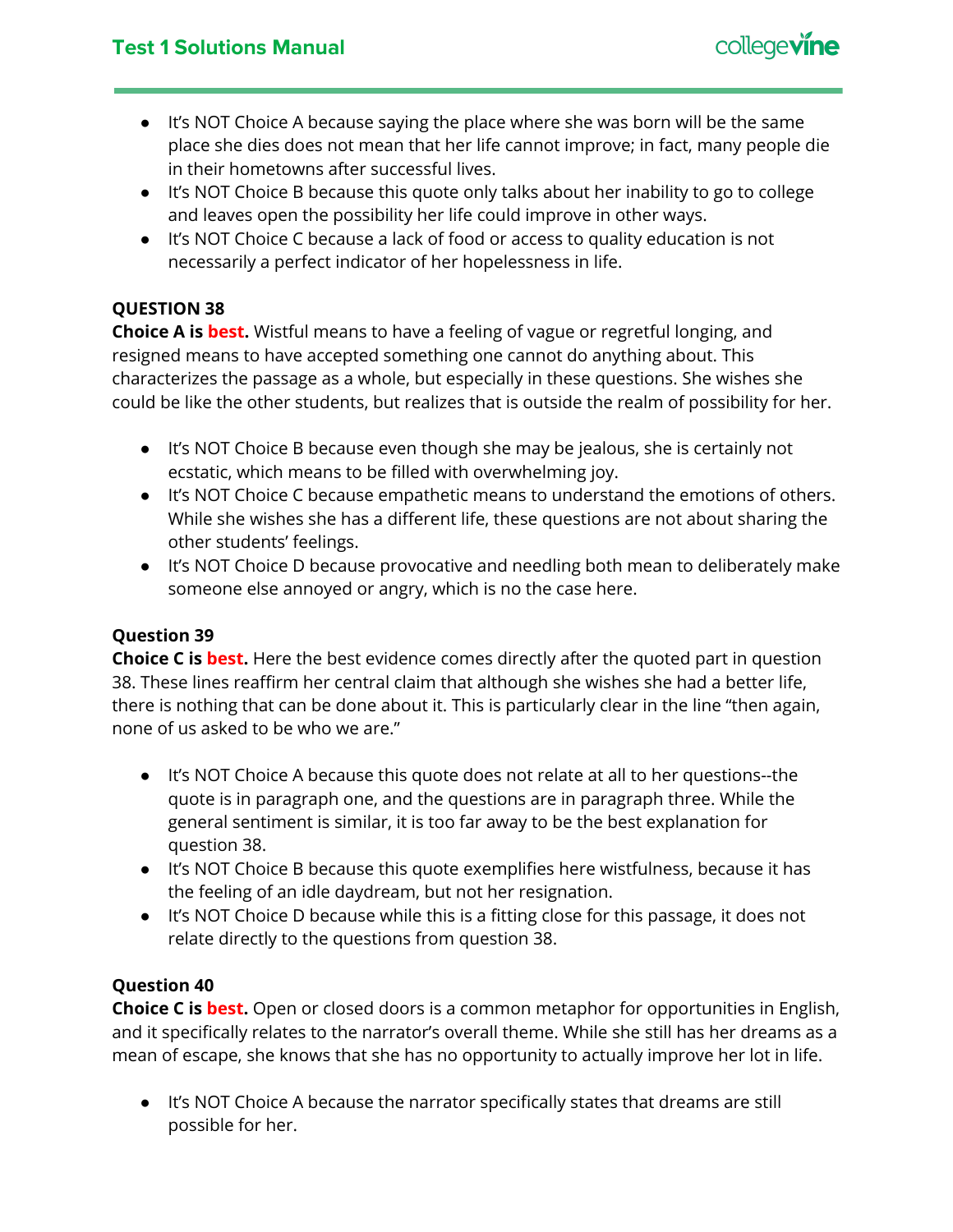

- It's NOT Choice B because misfortune is not "closed" for her; it is a part of her existence.
- It's NOT Choice D because charity never comes up in this passage.

## **Question 41**

**Choice A is best.** This hits again on the main theme of the passage, which is that she has no opportunity for a better life simply because of where she was born. Specifically, this quote shows that despite her vivid dreams of improving her life, she knows ultimately nothing will change, and so she returns to her daily routines because she has no other choice.

- It's NOT Choice B because this passage has nothing to do with the distribution of work along gender lines, and never mentions gender once.
- It's NOT Choice C because this quote is more about her returning to her routines because she has no other choice, not necessarily because she has relaxed. It's close, but not exact.
- It's NOT Choice D because the major point in this passage is that major change will never happen.

## **Question 42**

**Choice A is best.** Note that the paragraph referred to in this question is the one starting at line 23, the first two sentences of the passage aren't counted as a separate paragraph. The author highlights the destruction of ecosystems and the risk of diseases on lines 27-37 ("African savannahs… to cancer"), clearly illustrating those negative repercussions.

- It's NOT Choice B because this paragraph does not detail any specific methods, just that China and the US export their e-waste.
- It's NOT Choice C because the author has not gotten to any solution at this stage in the passage; they are just outlining the problem.
- It's NOT Choice D because listing countries is not a focus of this paragraph, they are mentioned in passing but the repercussions of dumping are the main focus.

## **Question 43**

**Choice B is best.** This solution is outlined in lines 38-47 ("It is… to consumers"), where the author states "it is the responsibility of both the producers and consumers of electronics to ensure that their products are not discarded in dumps like these." It then goes on to discuss improving waste management infrastructure, fitting in with answer B.

- It's NOT Choice A because the author previously stated that exporting e-waste to other countries was bad, so establishing a system that perpetuates this would not be good for people or the environment.
- It's NOT Choice C because the author never mentions lessening electronic consumption, and acknowledges that it will keep growing.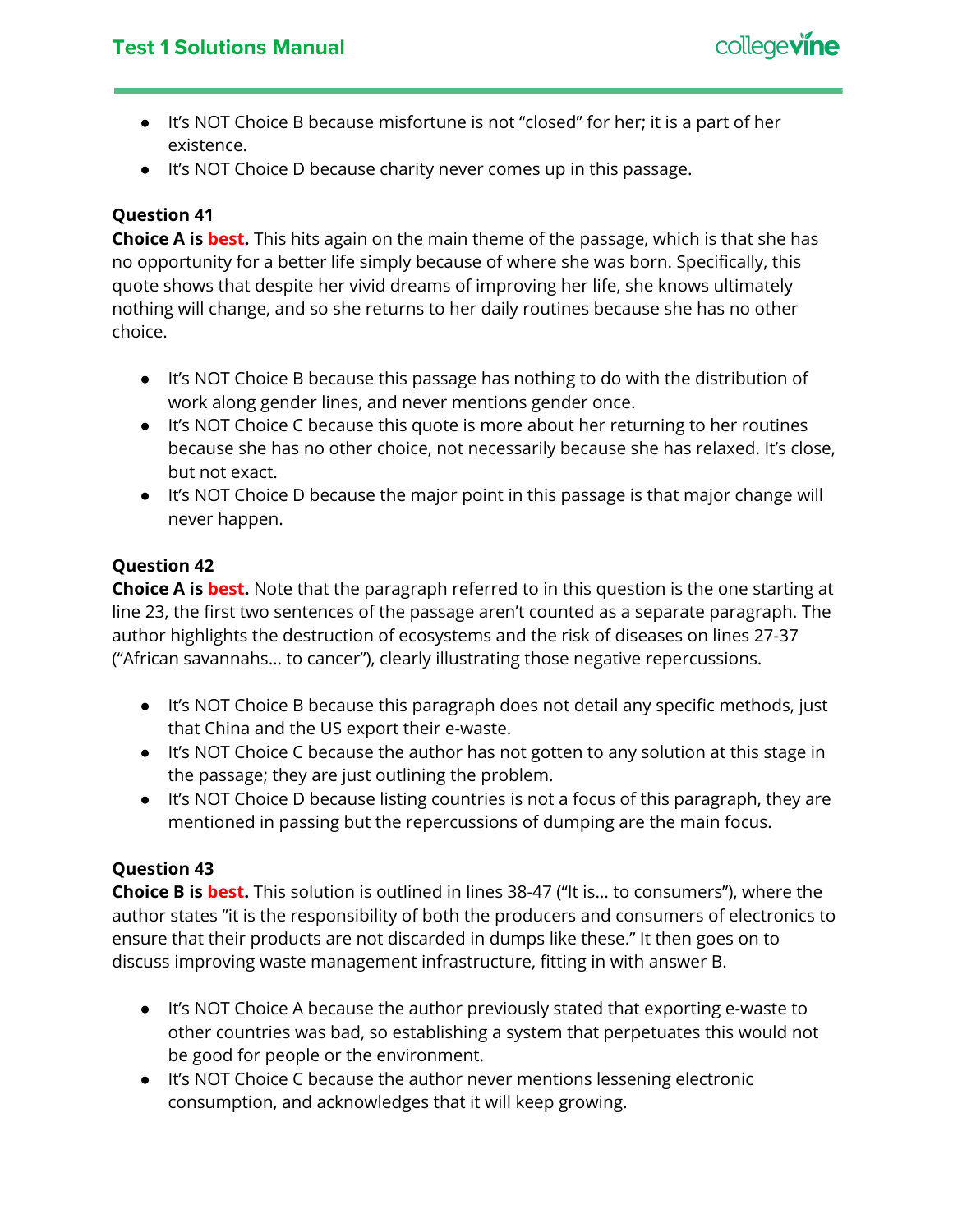● It's NOT Choice D because again, just transporting e-waste to another country will not solve the problem (according to this author), so creating a market for that will not help reduce waste.

START DAY 3

## **Question 44**

**Choice C is best.** This sentence essentially restates question 43's answer. Choice C says "it is the responsibility of both the producers and the consumers of electronics to ensure that their products are not discarded in dumps like these," while the correct answer in question 43 says "holding producers and consumers responsible for their electronics."

- It's NOT Choice A because this may justify answer choice A from question 43, but does not mention anything about holding people responsible.
- It's NOT Choice B because this talks about the negative effects of e-waste dumping.
- It's NOT Choice D because this says that the e-waste problem will continue to grow, but does not offer any solutions.

## **Question 45**

**Choice B is best.** Seep means to flow or leak slowly, which is how we can imagine this toxic sludge moving through Africa's soil and water.

- It's NOT Choice A because toxic elements can't dig.
- It's NOT Choice C because empty implies a more rapid dumping, rather than a slow flow.
- It's NOT Choice D because a leach can be a type of bug, but certainly not in this context.

## **Question 46**

**Choice C is best.** This refers back to question 43, in which we determined e-waste can be reduced through holding people responsible and creating a disposal infrastructure. The idea of a disposal infrastructure is first brought up in this China example, then is described as first step in combating e-waste in the next paragraph.

- It's NOT Choice A because the recycling program is not a problem of e-waste, but rather a solution.
- It's NOT Choice B because introducing an example of an e-waste recycling infrastructure is not a question.
- It's NOT Choice D because this is not really an outcome of the the problem of e-waste dumping, but rather a way to avoid creating that problem.

## **Question 47**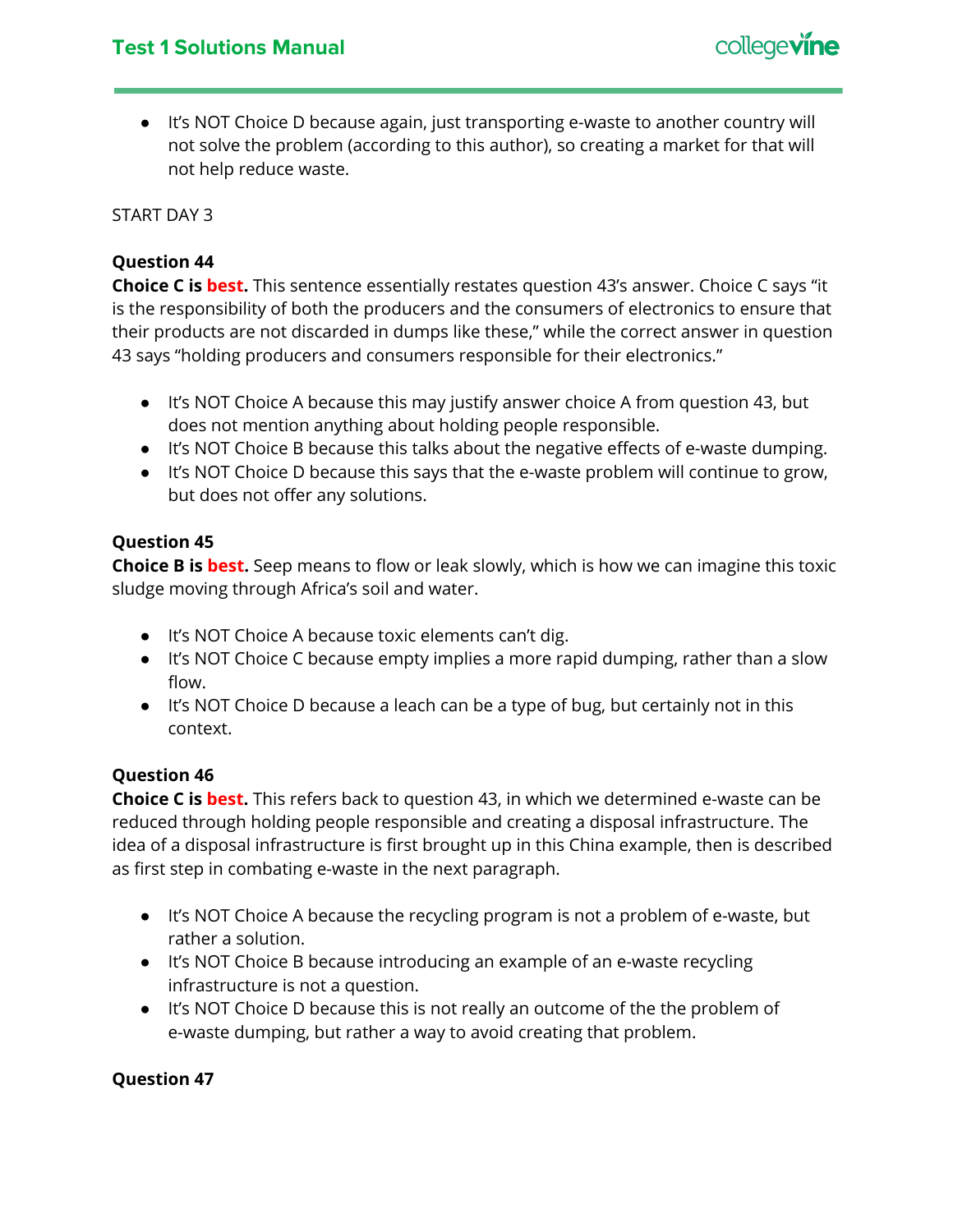

**Choice D is best.** In lines 101-105 ("To encourage… these programs") the author suggests a series of governmental measures that are necessary to ensure the success of e-recycling programs.

- It's NOT Choice A because the whole point of this article is to encourage e-waste recycling, not dumping. Also, it doesn't make sense to combat dumping by combining recycling with dumping.
- It's NOT Choice B because the author never discusses reducing electronics consumption, and admits that e-waste will be a problem for a long time.
- It's NOT Choice C because while one of the solutions to encourage more people to recycle their e-waste was to fine non-recyclers or tax electronics, there was no mention of taxing e-waste specifically, and it is certainly not a central claim.

## **Question 48**

**Choice B is best.** You have to disassemble electronics in order to get access to the valuable materials inside.

- It's NOT Choice A because destroying the electronics would not allow you to access the materials inside.
- It's NOT Choice C because they are disassembling the electronics and selling the parts, not recreating the electronics.
- It's NOT Choice D because interpret means explain the meaning of something, which is not what is going on here.

## **Question 49**

**Choice A is best.** Passage one does a great job of explaining e-waste and its harmful effects, but is light on specific solutions. In the last two paragraphs of passage 1, the author brings up "holding people responsible" and "creating recycling infrastructure," but does not get any more specific. Passage two, on the other hand, is very specific about what companies are doing and what governments need to do better.

- It's NOT Choice B because the passages are in agreement that e-waste is a problem that needs to be fixed.
- It's NOT Choice C because there is not much technical language in either of these passages.
- It's NOT Choice D because the two passages agree on the problem; it's just that passage two offers more specific solutions to it.

## **Question 50**

**Choice B is best.** Passage two makes it clear that two things are needed to reduce e-waste: improved recycling plants and government incentives for recycling. In this example from passage one, China introduced the government incentives. So, the author of passage two would say they are still missing half of the solution, with the other half being improved plants.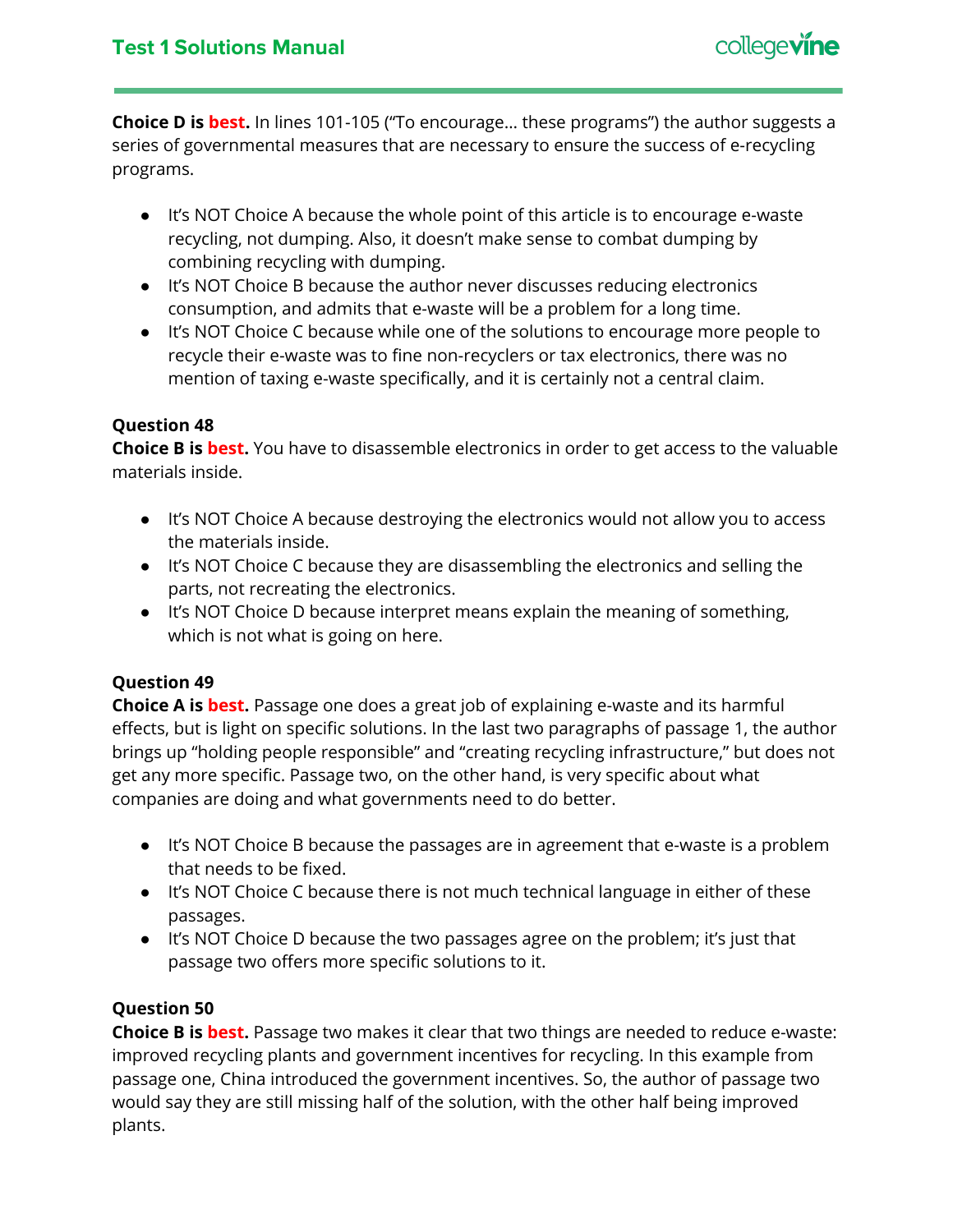

- It's NOT Choice A because passage two never mentions special provisions for toxic waste; it just talks about e-waste in general.
- It's NOT Choice C because neither passage discusses the amount of government regulation the Chinese are used to.
- It's NOT Choice D because while passage two does factor in profitability, that isn't a main concern in the need for e-waste recycling.

## **Question 51**

**Choice B is best.** According to passage two, there are two things needed to reduce e-waste: improved recycling plants and government incentives for recycling. This paragraph clearly states the first, which relates back to question 50, especially the line "these improved recycling programs offer a significant step forward in solving the e-waste problem."

- It's NOT Choice A because this just describes how these plants work; it does not relate at all to China's plan.
- It's NOT Choice C because this justifies the second need for reducing e-waste, which is government incentives for recycling. China had this, but was missing the improved plants.
- It's NOT Choice D because this also justifies the need for government incentives, and is incorrect for the same reason as choice C.

## **Question 52**

**Choice C is best.** Explicit means stated outright. In passage one, we have "this practice harms the countries' environments and citizens," which kicks off a detailed look into e-waste's effect on the environment and disease spread. Implicit means implied but not clearly expressed. Passage two hints around that e-waste is dangerous, but never states that it is specifically bad for the environment and people.

- It's NOT Choice A because both of these passages are calling attention to the problem of e-waste, presumably because people don't realize how dangerous it is.
- It's NOT Choice B because this specific claim was never made, and, in fact, passage two says that even after recycling, e-waste needs to be disposed of safely.
- It's NOT Choice D because although this is discussed briefly in passage one, passage two never mentions jobs for local peoples or the secondary market.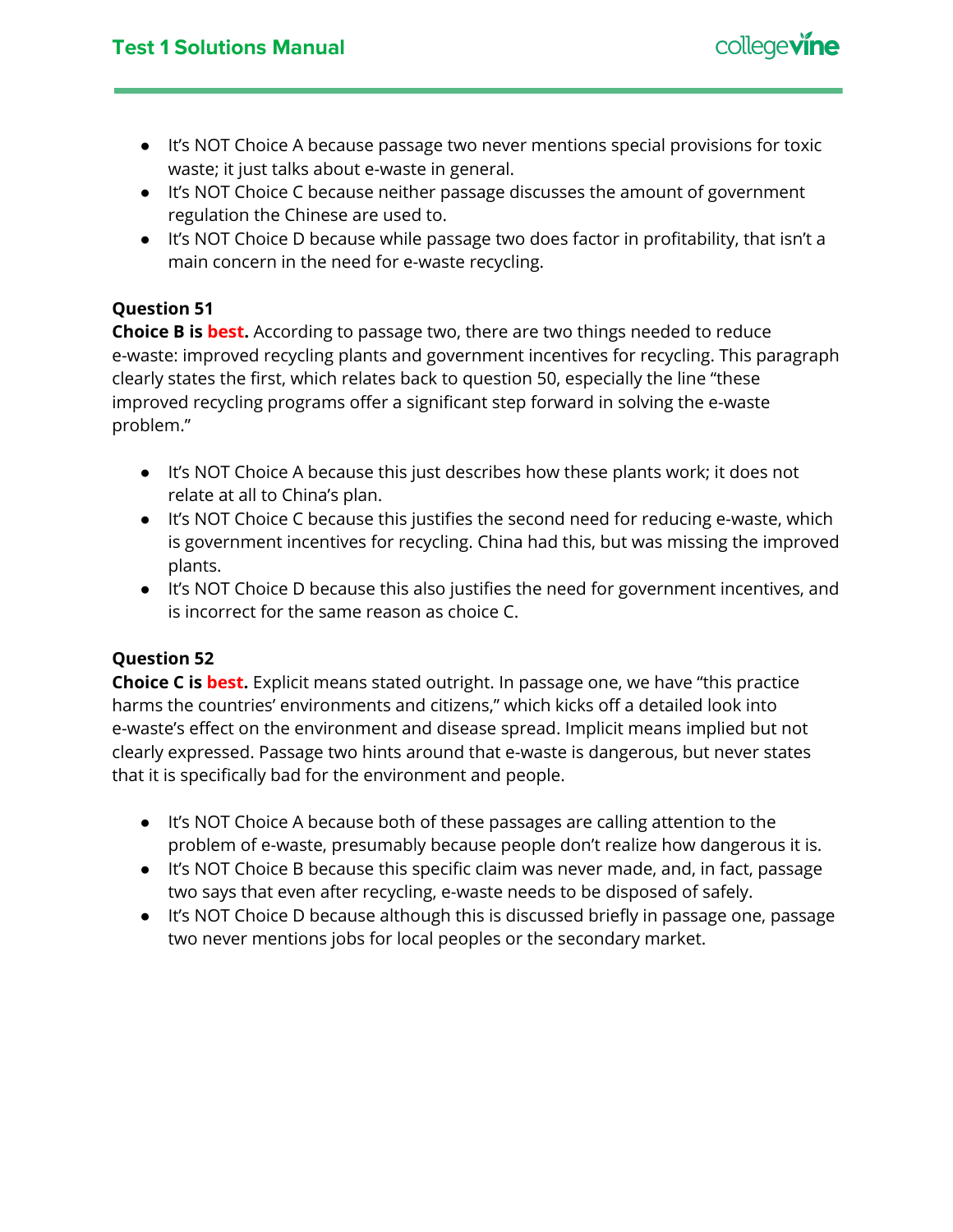# <span id="page-17-0"></span>**SECTION 2 - WRITING**

## **QUESTION 1**

**Choice D is best.** The word "severity" means gravity or extremity of a condition, which fits the discussion of the obesity epidemic.

- It's NOT Choice A because "propensity" means a natural tendency to behave in a particular way.
- It's NOT Choice B because "intensity" means the quality of being intense.
- It's NOT Choice C because "inclination" person's natural tendency or urge to act or feel in a particular way

## **QUESTION 2**

**Choice B is best.** This choice underlines how fast food's convenience saves people time without adding extraneous details.

- It's NOT Choice A because fast food providing a plethora of culinary choices is not relevant to this paragraph.
- It's NOT Choice C because avoiding fast food for health reasons is not relevant to this paragraph.
- It's NOT Choice D because staying late at the office is too specific.

## **QUESTION 3**

**Choice A is best.** The phrase "may spend" is appropriate here because there is the possibility of them spending hours cooking.

- It's NOT Choice B because "hour's" inappropriately uses the possessive form of hour.
- It's NOT Choice C because the past perfect tense does not fit here.
- It's NOT Choice D because the past tense does not fit here and "hour's" inappropriately uses the possessive form of hour.

## **QUESTION 4**

**Choice C is best.** The subject is a list of groups of people, so each item should be separated by a comma.

- It's NOT Choice A because a colon does not fit here, as it is not preceding a list of explanation.
- It's NOT Choice B because a semi-colon must separate independent clauses.
- It's NOT Choice D because a comma is not needed after the word "and".

## **QUESTION 5**

**Choice C is best.** "This process" refers to "acquiring ingredients at the grocery store and cooking the meal" in sentence 4 and thus must follow it.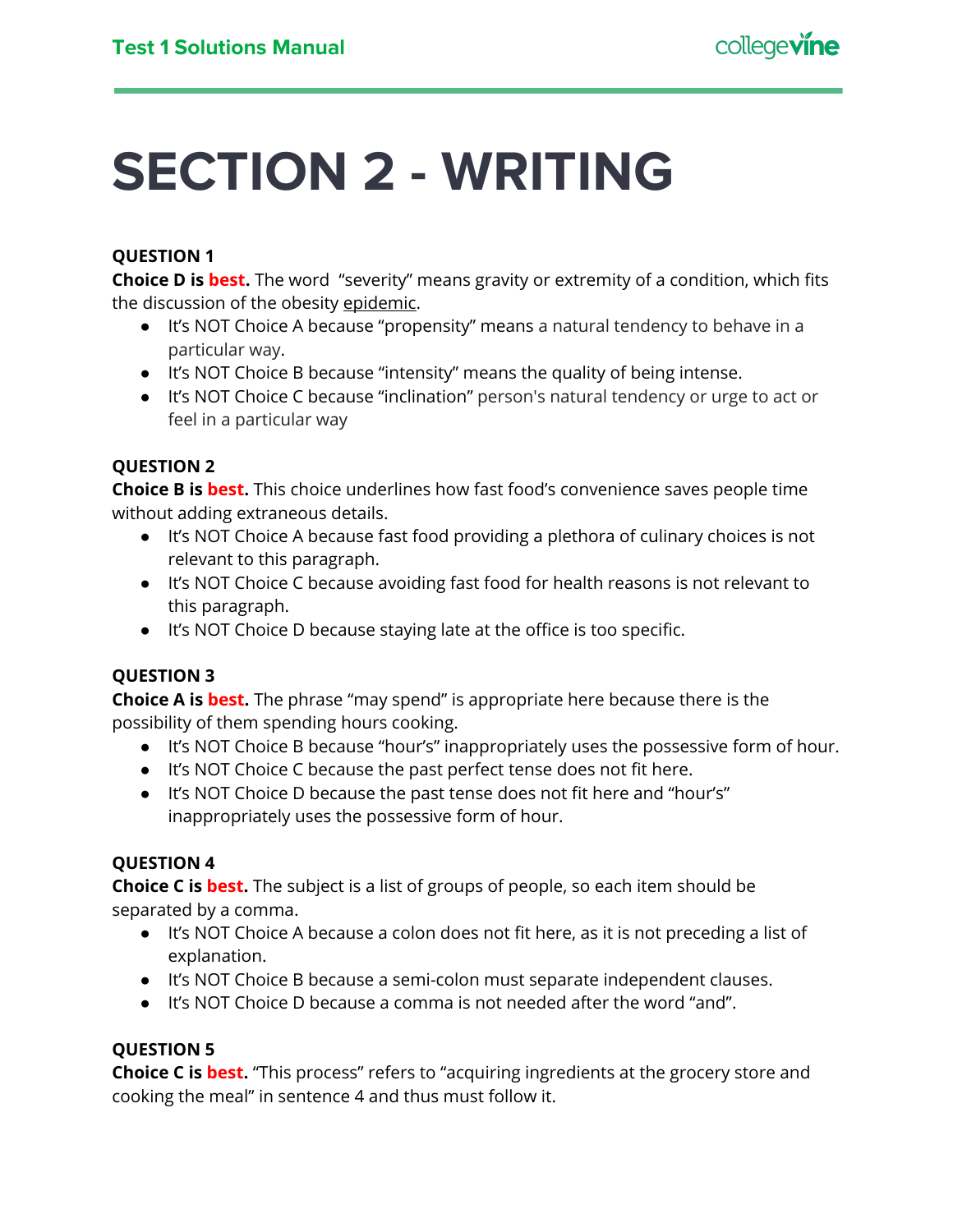

- It's NOT Choice A because it can't precede sentence 4, since "this process" is stated in sentence 4.
- It's NOT Choice B because that interrupts the sentences that introduce fast food.
- It's NOT Choice D because that makes "this process" an incorrect reference to part of sentence 5.

**Choice D is best.** This sentence serves as a transition into the themes of this paragraph and sets up the argument, therefore it is needed.

- It's NOT Choice A the sentence is necessary and does relate to nutrition.
- It's NOT Choice B because it does not contradict the main point of the passage and is needed.
- It's NOT Choice C it does not state another reason why people eat fast food.

## **QUESTION 7**

**Choice B is best.** The phrase "act as" shows that these chemicals are addictive agents.

- It's NOT Choice A because "act like" implies that these chemicals are similar to addictive agents, when they are in fact the addictive agents in fast food.
- It's NOT Choice C because the infinitive cannot be used here.
- It's NOT Choice D because the chemicals are the addictive agents and are not in them.

## **QUESTION 8**

**Choice C is best.** The phrasing of "is sold" is parallel to "is filled" from earlier in the sentence and also uses the correct present tense of to be.

- It's NOT Choice A because "sold" is incorrectly in the past tense.
- It's NOT Choice B because "selling" is incorrectly in the progressive tense.
- It's NOT Choice D because the future tense should not be used here.

## **QUESTION 9**

**Choice A is best.** The word "additionally" fits logically here as this sentence adds on the last one.

- It's NOT Choice B because "alternatively" implies that there is a contrast.
- It's NOT Choice C because "therefore" implies that this sentence is a logical progression from the first, while it is instead a new detail.
- It's NOT Choice D because "in conclusion" implies that this sentence is a conclusion, but it is not.

## **QUESTION 10**

**Choice A is best.** The word "satiated" means full, the fact people remain full for less time after eating these foods reinforces their low quality.

- It's NOT Choice B because "hungry" implies that this food would positively stop people from being hungry as opposed to healthier food.
- It's NOT Choice C because "better" is too vague.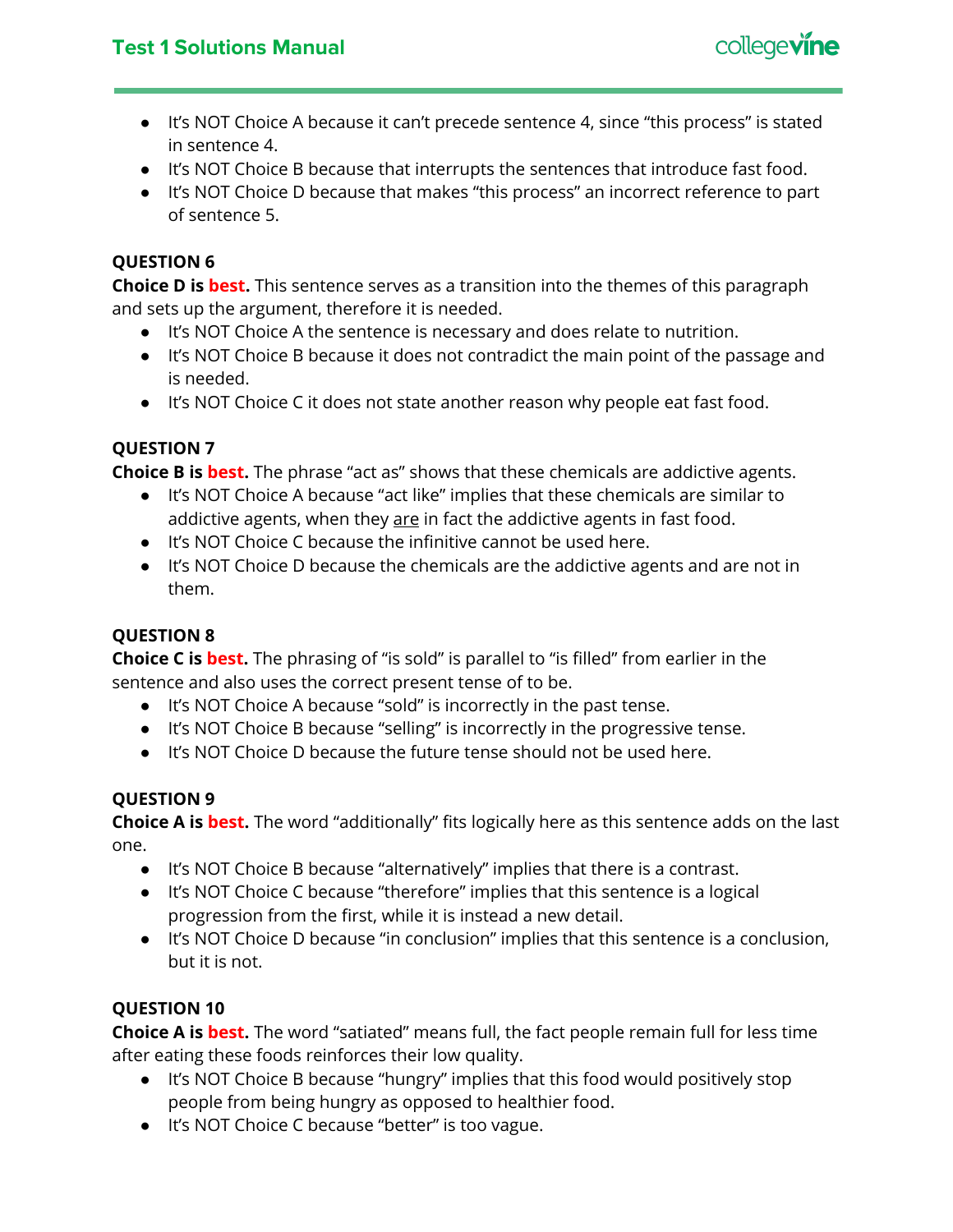

● It's NOT Choice D because "sufficient" means enough, which is not linked to appetite.

## **QUESTION 11**

**Choice B is best.** The comma is needed to separate the dependent that begins the sentence and the independent clause.

- It's NOT Choice A because "so there" would turn this sentence into two dependent clauses.
- It's NOT Choice C because the comma is necessary when this dependent clause begins the sentence
- It's NOT Choice D because we cannot separate two dependent clauses with a semicolon.

## **QUESTION 12**

**Choice B is best.** "As few as 3,000 rabbits" is correct here as the y-axis is measured in hundreds, and in the winter the rabbit population drops to 3,000 rabbits and less.

- It's NOT Choice A because the rabbit population is also above 30 rabbits, since the y axis is measured in hundreds.
- It's NOT Choice C because including June 7th doesn't make sense as this sentence is focused on the rabbit population is winter and is not correct according to the graph.
- It's NOT Choice D because the rabbit population never reaches 10,000 rabbits or stay stable for months.

## **QUESTION 13**

**Choice A is best.** "Summer, following" is both grammatically correct and concise.

- It's NOT Choice B because Choice A is more concise than this option.
- It's NOT Choice C because Choice A is more concise than this option.
- It's NOT Choice D because it omits the word "follow" which changes the meaning of the sentence, and as the second sentence is not an explanation of the first, a semicolon cannot be used here.

## **QUESTION 14**

**Choice B is best.** The word "however" implies a contrast, which is appropriate as this sentence is a contradiction of what is mentioned in the previous sentences.

- It's NOT Choice A because "for example" implies that this sentence is an example of the idea presented in the previous sentences while is is in fact a contradiction.
- It's NOT Choice C because "as a result" implies a conclusion.
- It's NOT Choice D because "furthermore" implies an addition, while these ideas contradict.

## **QUESTION 15**

**Choice C is best.** Commas are needed on either side of the phrase when it's in the middle of the sentence.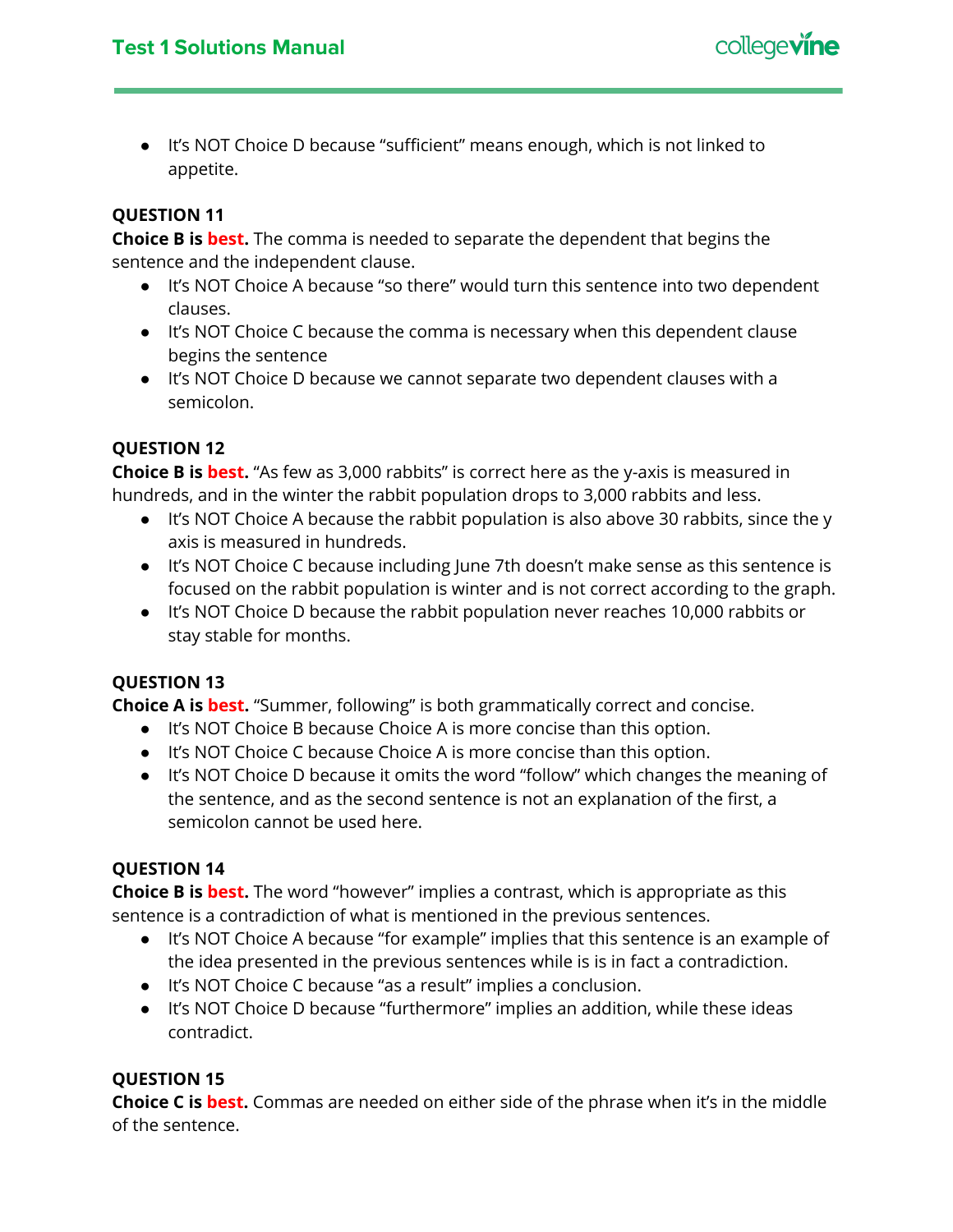## **Test 1 Solutions Manual**



- It's NOT Choice A because that lacks a comma at the end of the phrase.
- It's NOT Choice B because that lacks a comma at the start of the phrase.
- It's NOT Choice D because the second comma should follow Vanderbilt at the end of this phrase.

## **QUESTION 16**

**Choice C is best.** A colon is correct here as the "factor" directly references "the 'no wolf' problem"

- It's NOT Choice A because independent clauses must follow a semicolon and "the no wolf problem" cannot standalone.
- It's NOT Choice B because independent clauses must follow a semicolon and "and it was…" cannot standalone.
- It's NOT Choice D because the "factor" refers to the problem not being it.

## **QUESTION 17**

**Choice C is best.** The word "which" is correct here because this phrase is necessary to this sentence.

- It's NOT Choice A because "that" implies that the following phrase is not a necessary part of the sentence.
- It's NOT Choice B because a comma cannot separate two independent clauses.
- It's NOT Choice D because "greatly upset" is in the wrong tense.

## **QUESTION 18**

**Choice A is best.** "Settled" is correct because the past tense is correct here and this also matches the tense of "migrated"

- It's NOT Choice B because the present tense should not be used here.
- It's NOT Choice C because the future tense should not be used here.
- It's NOT Choice D because the past perfect tense should not be used here.

## **QUESTION 19**

**Choice D is best.** "Their" is correct here because the possession is needed and we are referring to both the settler and sheep populations so plural is necessary.

- It's NOT Choice A because "it's" mean "it is" which does not fit here.
- It's NOT Choice B because the pronoun needs to be plural.
- It's NOT Choice C because there is an incorrect homophone of "their".

## **QUESTION 20**

**Choice D is best.** This choice is correct because it causally follows the first half of the sentence.

- It's NOT Choice A because the spear grass is directly a cause (not related) to the decline of the rabbit population.
- It's NOT Choice B because the rabbit population should be declining not growing.
- It's NOT Choice C because we would not conclude that the rabbit population is being restored from a sentence discussing declining rabbit populations.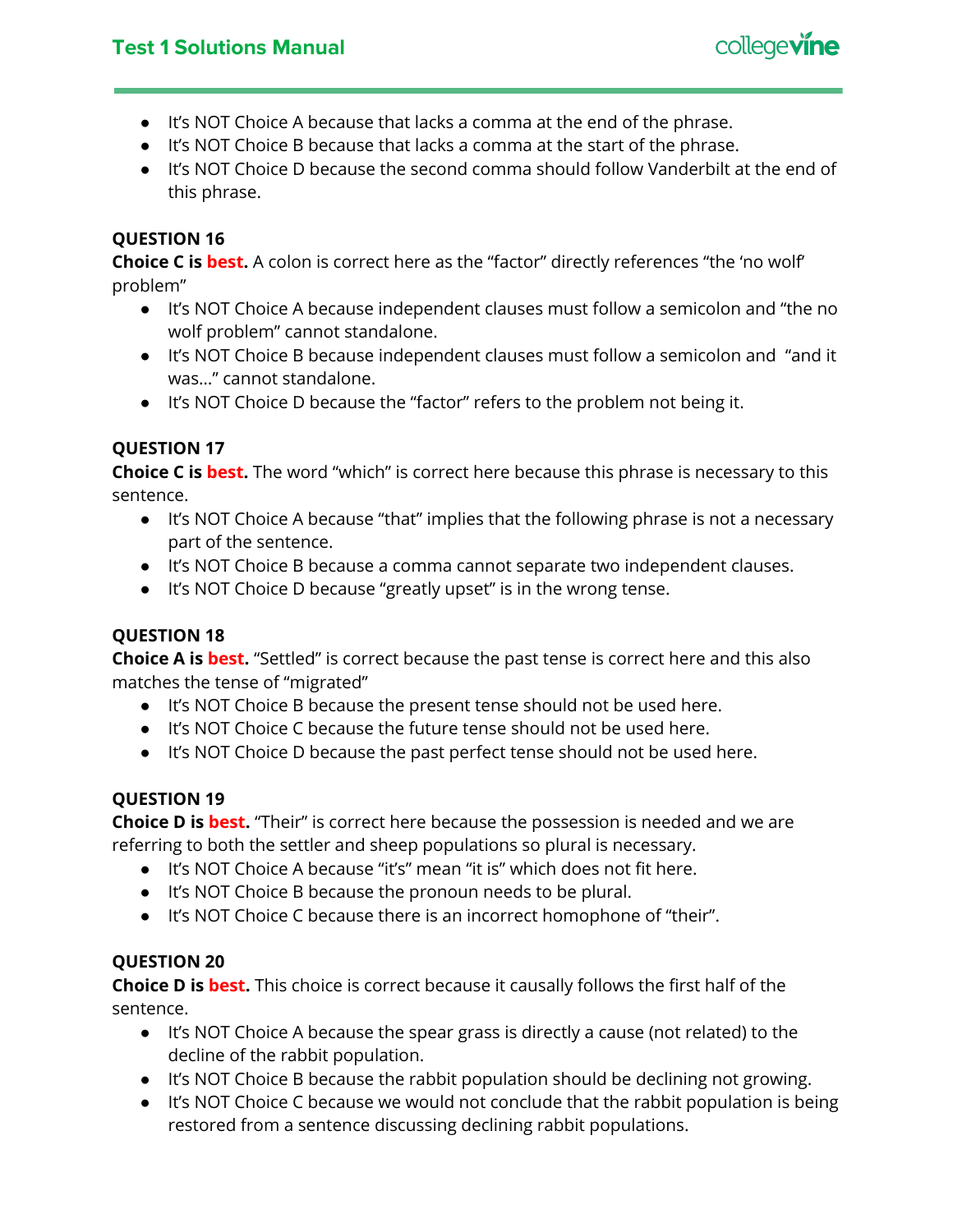

**Choice B is best.** "Itself" is the most concise and least redundant.

- It's NOT Choice A because the word "again" is redundant with the word "repeat".
- It's NOT Choice C because "with decline in rabbit population" is implied with the pattern repeating.
- It's NOT Choice D because "possibly" is redundant with "may".

## **QUESTION 22**

**Choice D is best.** The "investigation" is referring to the next steps in sentence four and thus this sentence must follow sentence four.

- It's NOT Choice A because the "investigation" is mentioned earlier in the passage.
- It's NOT Choice B because the "investigation" is not mentioned until later in the passage.
- It's NOT Choice C because the "investigation" is not mentioned until later in the passage.

## **QUESTION 23**

**Choice D is best.** The future tense "will tumble" accurately explains why the narrator is paranoid that an action might occur in the future.

- It's NOT Choice A because "tumbles" is present tense and cannot be used to describe an action that has not occured.
- It's NOT Choice B because similar to Choice A, "accidentally tumbles" is present tense.
- It's NOT Choice C because "should tumble accidentally" is a conditional tense instead of future tense.

## **QUESTION 24**

**Choice D is best.** This is a case of tricky subjects. The subject of the independent clause that follows the phrase "Having exhausted all other options" should be connected to the narrator himself or herself. He or she is the one who had exhausted all other options, and not any other object. Choice D is the only answer choice that has "I" as the subject.

- It's NOT Choice A because "wearable technology" is the subject here and wearable technology cannot be the one "having exhausted all other options".
- It's NOT Choice B because "wearable technology" is the subject here and wearable technology cannot be the one "having exhausted all other options".
- It's NOT Choice C because "my runs" is the subject here and the runs cannot be the one "having exhausted all other options".

## **QUESTION 25**

**Choice B is best.** When referring to an event that occured during a particular year the preposition "in" is most suitable.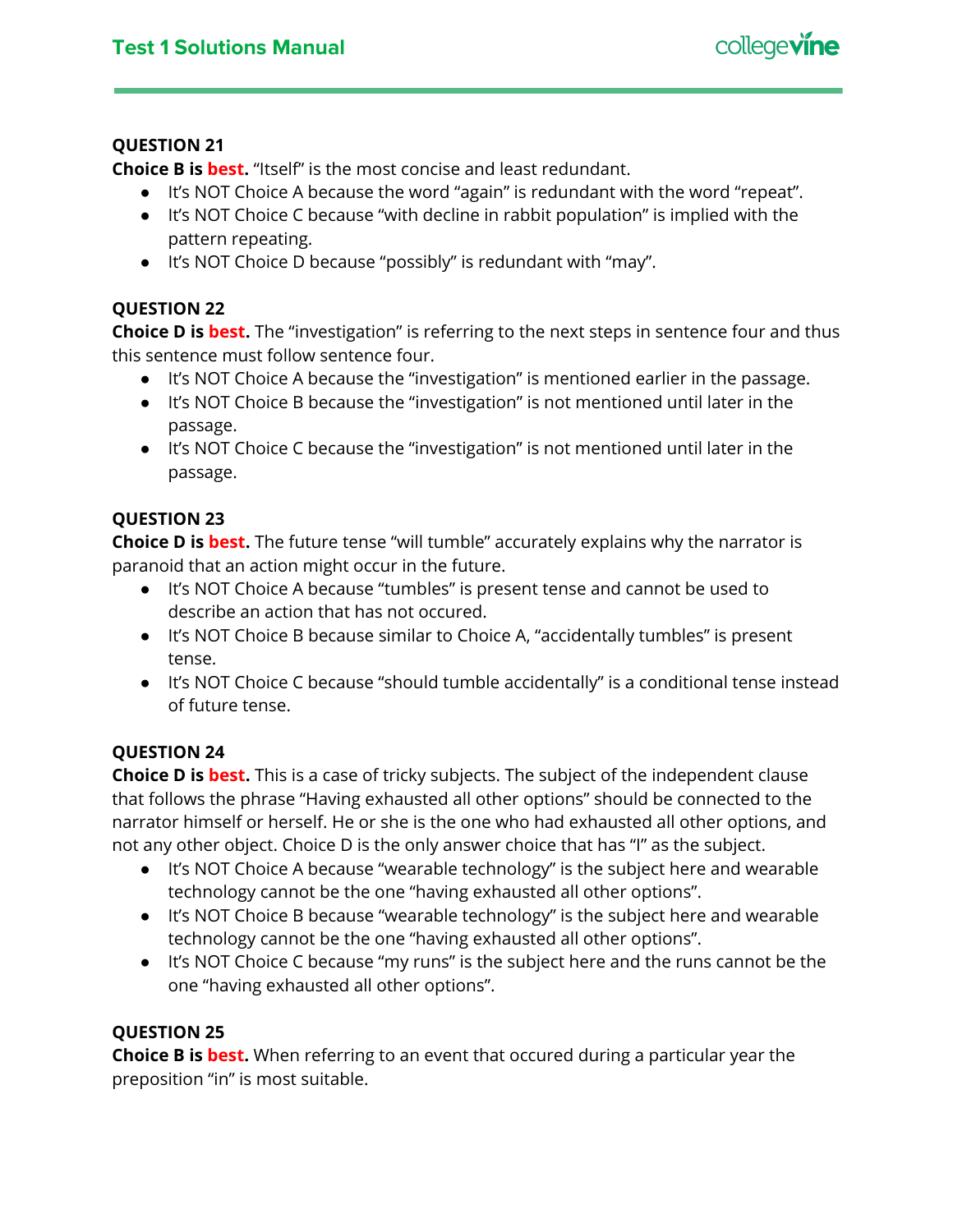

- It's NOT Choice A because the preposition "into" is more suited in a context where there is physical movement towards something, as opposed to describing when an event happened.
- It's NOT Choice C because the preposition "for" is used to describe a purpose of an action, as opposed to describing when an event happened.
- It's NOT Choice D because "until" is used to describe the extent in which an event happened before an interruption, as opposed to describing when an event happened.

**Choice A is best.** The use of a colon is correct in this case because the first part of the sentence leads into a list of the types of Apple watch versions. When listing items, colons are the most appropriate.

- It's NOT Choice B because the lack of any punctuation combining the two sentences creates a run-on sentence.
- It's NOT Choice C because a comma cannot be used to separate an independent clause from a list.
- It's NOT Choice D because an exclamation mark cannot be used to separate an independent clause from a list.

## **QUESTION 27**

**Choice B is best.** The type of transition that is most appropriate here is an "addition" type, since we move from talking about the types of Apple Watches offered to discussing an additional feature of Apple Watches. "Moreover" is an "addition" transition type.

- It's NOT Choice A because "by contrast" is a "contrast" transition type, and there is no contrast or conflict of ideas between the ideas in the prior paragraph and the current paragraph.
- It's NOT Choice C because "for these reasons" is a "conclusion" transition type, and the ideas in the current paragraph do not summarize or relate directly from the ideas in the prior paragraph. The ability to change the watch's case and band is an additional feature of Apple Watches that is separate from the different types that are offered.
- It's NOT Choice D because "similarly" suggests that the ideas in the current paragraph are related to the different types of Apple Watches, as opposed to introducing an additional feature of them.

## **QUESTION 28**

**Choice A is best.** The sentence should be deleted because the sentence introduces a new idea that is not elaborated on in the future, which makes it out of place as a transition between the sentences it proceeds or precedes.

- It's NOT Choice B because while this sentence should be deleted, it does not provide any contradictory information.
- It's NOT Choice C because while the sentence provides additional details about the Apple Watch, these details are not necessarily relevant to the rest of the passage.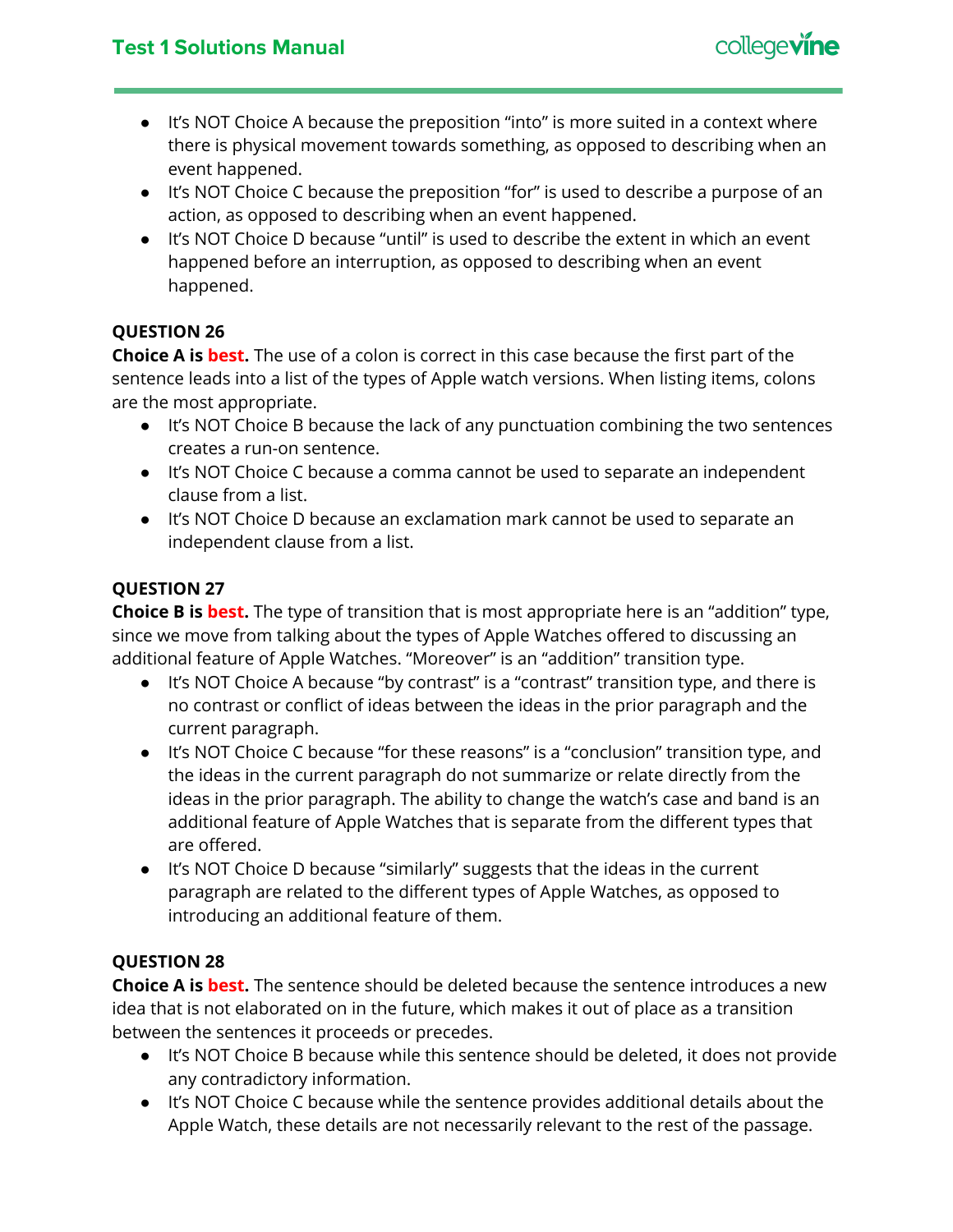

● It's NOT Choice D because this sentence does not summarize the paragraph's argument; rather, it introduces a new idea.

## **QUESTION 29**

**Choice B is best.** The context of the paragraph is primarily focused on the fitness functionality of smartwatches. Choice B also focuses on the fitness aspect of the data given.

- It's NOT Choice A because the data given in Choice A focused on the GPS and navigation features of smartwatches, which is not aligned with the fitness-focused context.
- It's NOT Choice C because the data given in Choice A focused on the social media features of smartwatches, which is not aligned with the fitness-focused context.
- It's NOT Choice D because the data given in Choice A focused on the environmental data features of smartwatches, which is not aligned with the fitness-focused context.

## **QUESTION 30**

**Choice D is best.** "Those" is a subject so that the use of "who", rather than "whom" is most appropriate here.

- It's NOT Choice A because the underlined part doesn't align well with the subsequent context. A possessive pronoun like "whose" should have ownership over an object, followed by a verb, rather than a subsequent prepositional phrase.
- It's NOT Choice B because "whose" should be followed by a noun, and it is followed by a verb in this case.
- It's NOT Choice C because "whom" is only used to refer to the object of a verb or preposition. In this case, "those" is a subject and "it" is the object.

## **QUESTION 31**

**Choice C is best.** The sentence describes the process of testing out the device, so it should follow the setup of describing how the device was acquired but before any evaluation of the experience.

- It's NOT Choice A because this sentence cannot be placed before the description of the acquisition of the watch.
- It's NOT Choice B because this sentence cannot be placed before the description of the acquisition of the watch.
- It's NOT Choice D because sentence 3 is an evaluation of the experience and this sentence describes the experience process, so it should go before sentence 3.

## **QUESTION 32**

**Choice A is best.** This choice accurately separates the prepositional clause from the rest of the sentence with a comma.

● It's NOT Choice B because colons are usually used to transition an independent clause to a list or an explanation of an idea. This case is neither of those situations.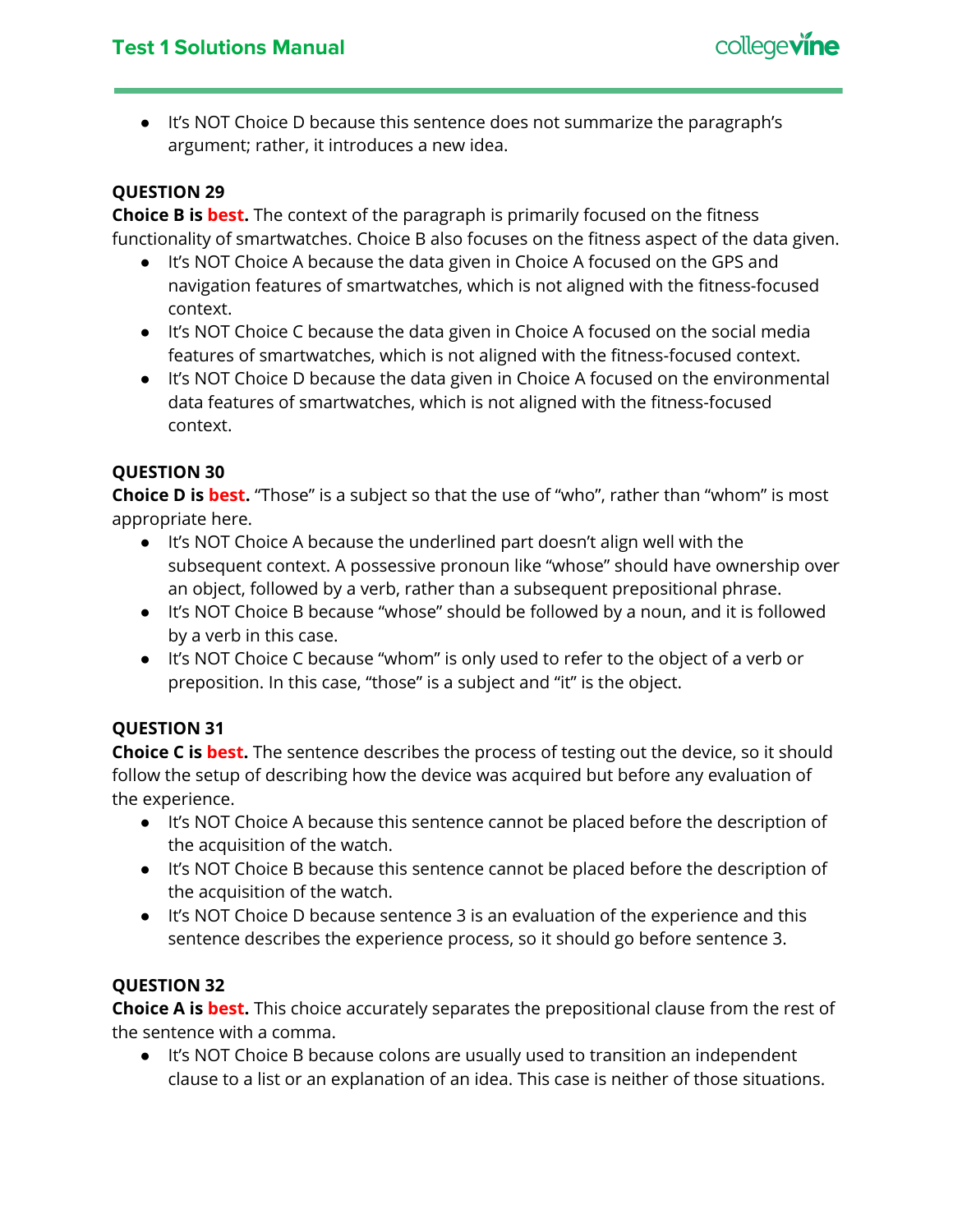

- It's NOT Choice C because the phrase following the semicolon is not an independent clause, which is a prerequisite of the semicolon use (both clauses before and after should be independent clauses).
- It's NOT Choice D because separating the sentence into two sentence makes the second part a dependent clause and not a full sentence.

**Choice A is best.** Staple indicates that the watch is something that can be integrated into everyday life seamlessly, which is the intention here.

- It's NOT Choice B because the smartwatch is the subject and is singular, so it cannot be referred to by "staples", which is plural.
- It's NOT Choice C because necessity has a connotation that people are unable to live without the watch, whereas the purpose is to describe the watch as something that can merge into everyday life.
- It's NOT Choice D because bane refers to something that is burdensome and painful, whereas the context of describing the watch here is that it is an important and indispensable part of everyday life.

## **QUESTION 34**

**Choice A is best.** "Essentially" works the best here because the transition from the previous sentence to the current one is to describe buffet-style streaming and what it "essentially" entails.

- It's NOT Choice B because the current sentence is not an example of buffet-style streaming, but rather, an elaboration of what this concept actually is.
- It's NOT Choice C because "alternatively" suggests that this current sentence describes a different style of streaming but it continues to elaborate on buffet-style streaming.
- It's NOT Choice D because "even so" suggests that there is some degree of contrast between the previous sentence and the current - the current sentence, however, is merely an elaboration of the previous one.

## **QUESTION 35**

**Choice A is best.** This is the most concise choice that still maintains the sentence's contextual intention.

- It's NOT Choice B because this choice is long, needlessly complicated, and borderline grammatically incorrect
- It's NOT Choice C because it is already clear from earlier in the paragraph that this sentence is referring to streaming. Some students pick this answer because they believe it offers additional information but it is too redundant and lengthy.
- It's NOT Choice D because this choice is only a less concise way to say exactly the same thing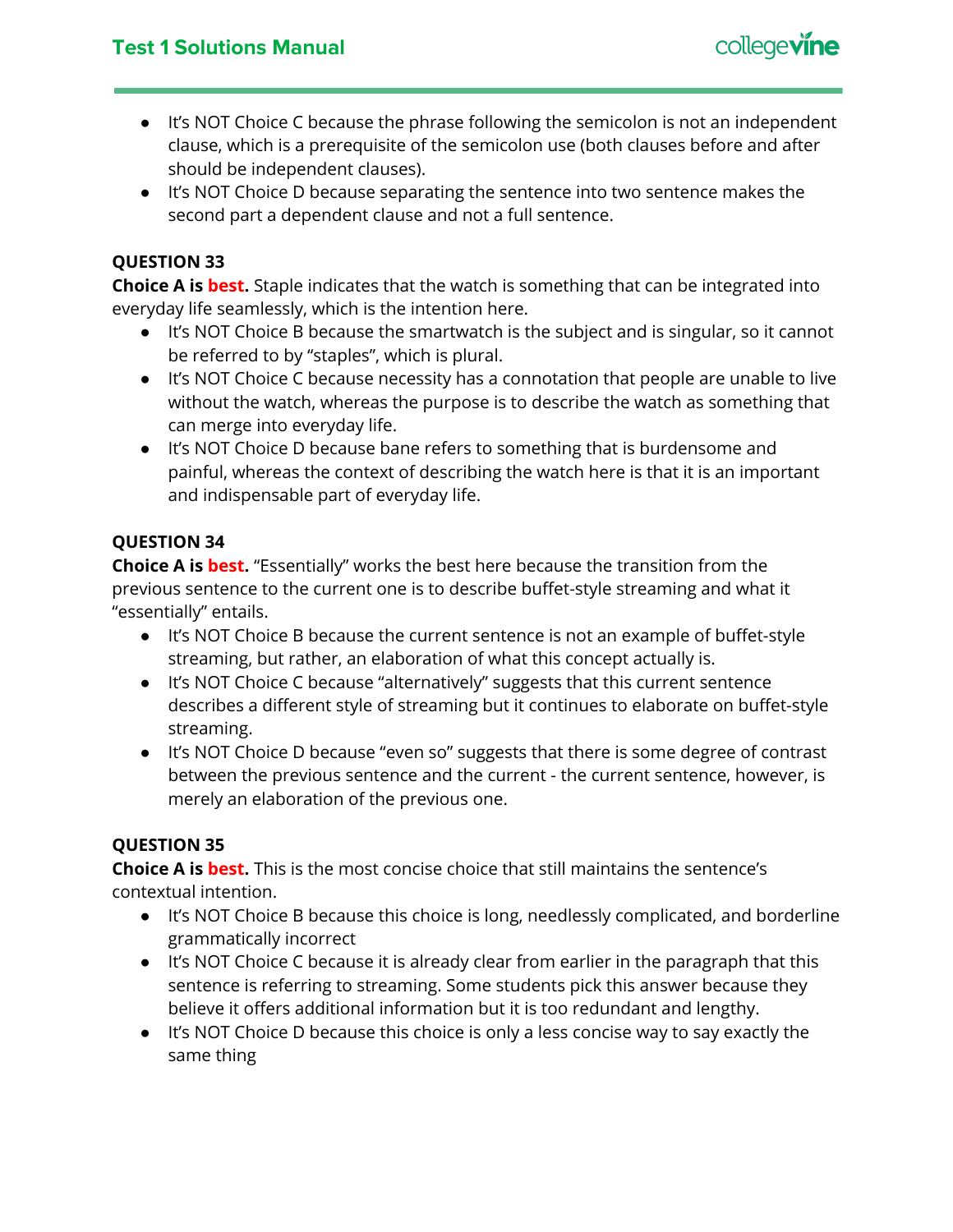

**Choice B is best. "**Services" is plural, so it requires a plural verb form for subject-verb agreement. "Offer" is the plural tense.

- It's NOT Choice A because "offers" is the singular tense, which doesn't align with the plural tense of "services".
- It's NOT Choice C because "to offer" is in infinite form rather than present tense form.
- It's NOT Choice D because "offering" requires a helping verb to connect it directly with a subject.

## **QUESTION 37**

**Choice C is best.** The overall tone of the paragraph is more negative and pensive about the future of the transition for the music industry. Choice C accurately depicts the result of the plummeting sales peak: aspiring musicians are becoming less and less optimistic about the financial future of this industry.

- It's NOT Choice A because this choice focuses on the shift to performances over online recordings, whereas the paragraph focused more on the negative commercial future of the digital era of music.
- It's NOT Choice B because the paragraph does not talk about the increase in revenue - rather, there has been a decrease in revenues.
- It's NOT Choice D because the sentence does not serve as a summary of the paragraph, but instead, is more of an additional detail. Furthermore, "nevertheless" is a contrast transition type, and the content is an additional detail, not a contrasting detail.

## **QUESTION 38**

**Choice C is best.** In spite of a decline, the recent trends appear promising, indicating that a contrast transition type is necessary here. "Despite" is the only contrast type.

- It's NOT Choice A because "within the" suggests that the recent trends are embedded within the larger theme of the overall decline, which is incorrect.
- It's NOT Choice B because "because of" suggests that the recent trends are a result of the overall decline, which is incorrect.
- It's NOT Choice D because "after" depicts a progression transition type and there is no chronological transition of events here.

## **QUESTION 39**

**Choice A is best.** This is the most concise choice that lacks redundancy and fully expresses the idea.

- It's NOT Choice B because this is grammatically incorrect and "10%" conveys the same information with less.
- It's NOT Choice C because although this answer is grammatically correct it is a much longer way to say the same thing conveyed by "10%"
- It's NOT Choice D because this is grammatically incorrect and needlessly long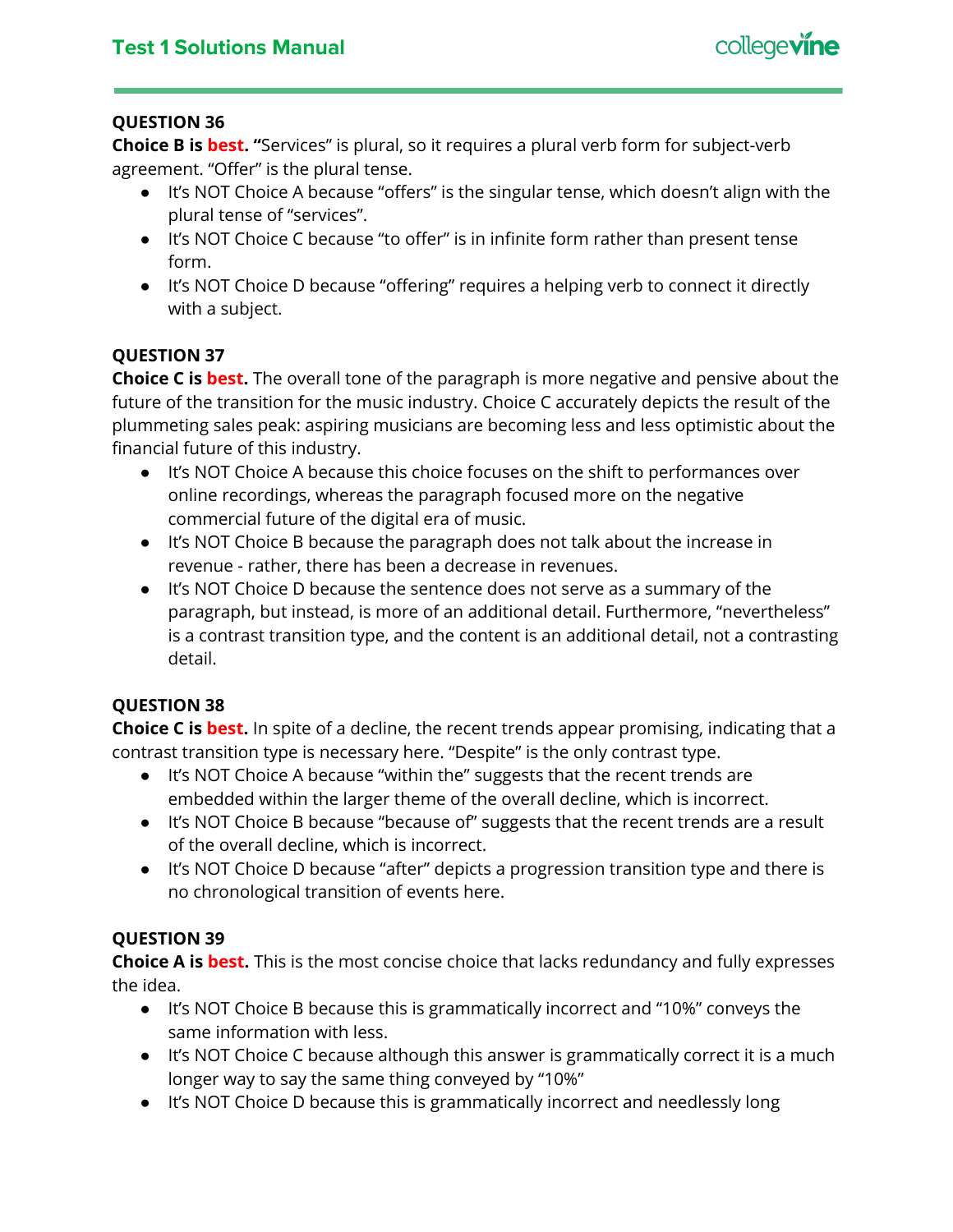**Choice B is best.** Proliferation is the subject here and it is a collective singular noun. We are looking for a singular past verb tense here to have subject-verb agreement, and "has bolstered" meets that criteria.

- It's NOT Choice A because proliferation is singular and "have bolstered" is plural tense.
- It's NOT Choice C because proliferation is singular and "bolster" is plural tense.
- It's NOT Choice D because "bolstering" needs a helping verb to connect it with a subject/noun.

## **QUESTION 41**

**Choice B is best.** The preposition here describes "number", which is referring to the number of listeners.

- It's NOT Choice A because in this case, "number" describes the "interactions" in the preposition, as opposed to the "number of listeners".
- It's NOT Choice C because the preposition in this case requires a participial phrase like "interacting" a verb tense like "interact".
- It's NOT Choice D because because in this case, "number" describes the "interactions" in the preposition, as opposed to the "number of listeners".

## **QUESTION 42**

**Choice C is best.** The sentence presents information about a topic that is not relevant to the previous paragraph or the new paragraph, so it should not be included.

- It's NOT Choice A because although the passage's main point is indeed about the revitalization of the music industry by streaming subscriptions, that is not the focus of this sentence.
- It's NOT Choice B because this sentence is not a counterargument of the passage's common claim.
- It's NOT Choice D because the sentence is not a contrary argument it merely introduces irrelevant information.

## **QUESTION 43**

**Choice D is best.** "That...benefits of collaboration" in this case takes on a subject form, so it is unnecessary to have any preposition or transition word between that and the verb.

- It's NOT Choice A because "That...benefits of collaboration" in this case takes on a subject form, so it is unnecessary to have "which" between that and the verb.
- It's NOT Choice B because "That...benefits of collaboration" in this case takes on a subject form, so it is unnecessary to have "that" between that and the verb.
- It's NOT Choice C because "That...benefits of collaboration" in this case takes on a subject form, so it is unnecessary to have "therefore" between that and the verb.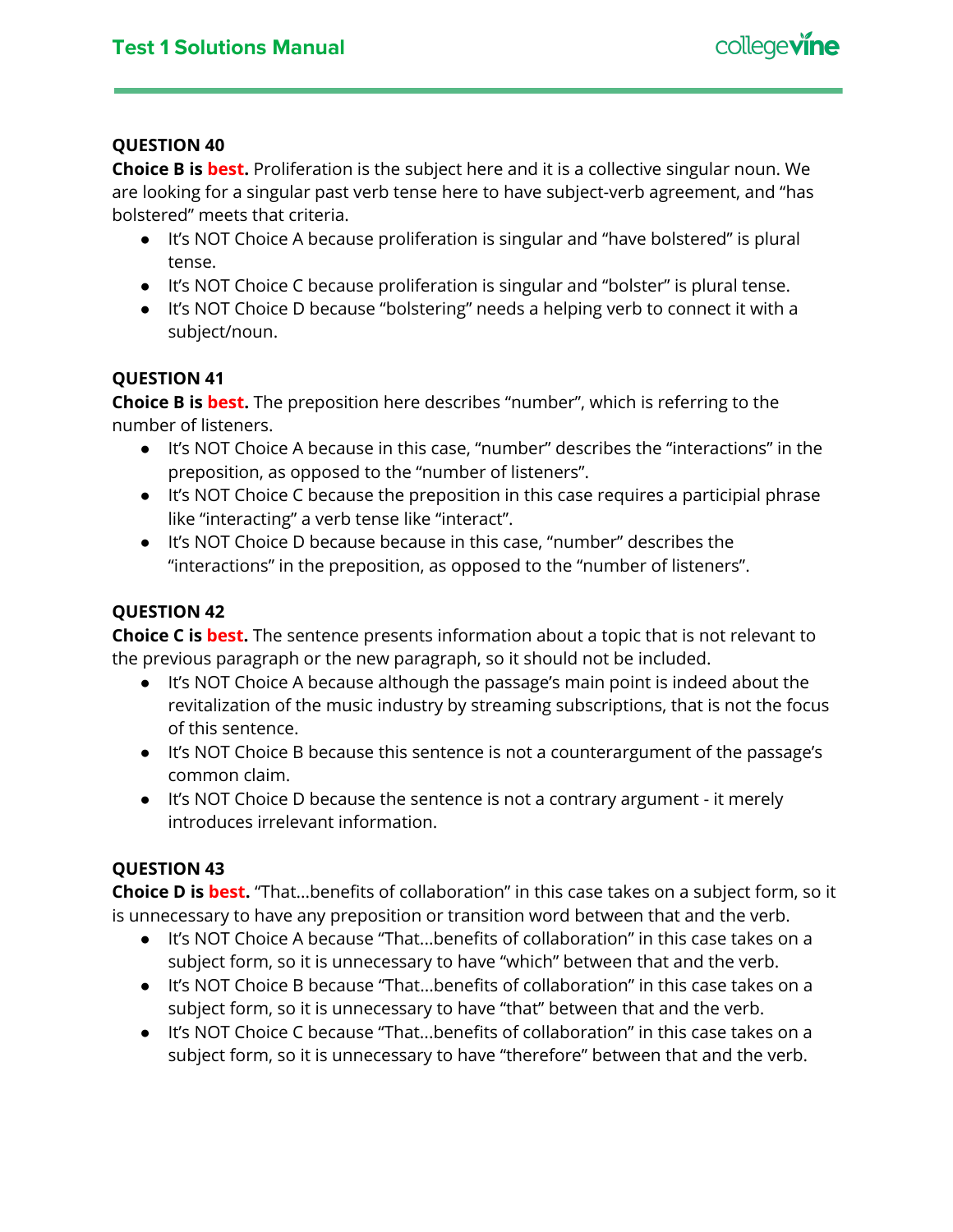

**Choice D is best.** The pronoun in this case refers to the consumers, so the appropriate one is "their".

- It's NOT Choice A because "our" is not the appropriate pronoun that refers to a plural "other" noun like consumers.
- It's NOT Choice B because "one's" is not the appropriate pronoun that refers to a plural noun like consumers.
- It's NOT Choice C because "his or her" is not the appropriate pronoun that refers to a plural noun like consumers.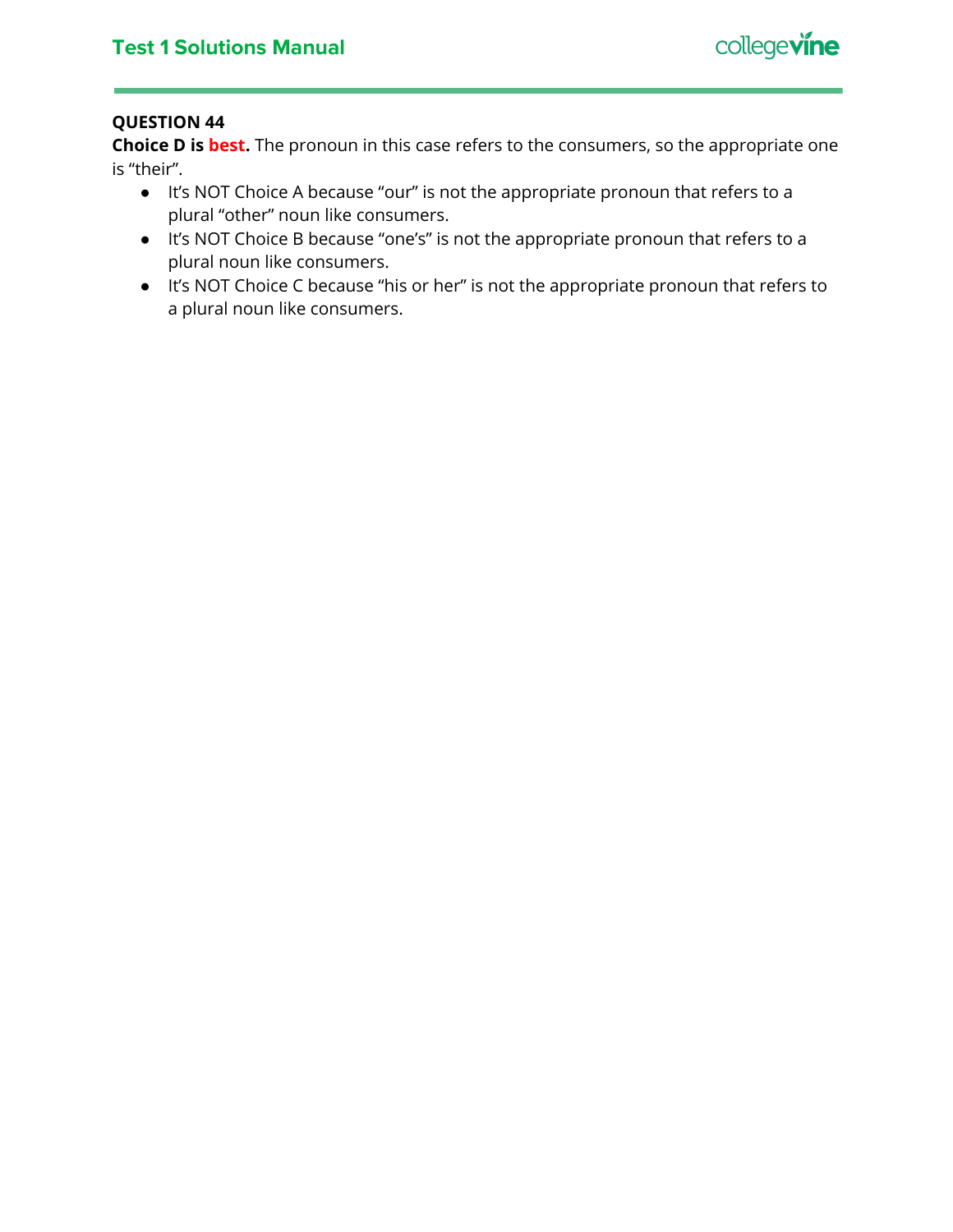## <span id="page-28-0"></span>**SECTION 3 - MATH (NO CALC)**

## **QUESTION 1**

**Choice D is correct.** Since  $k = 3$ , the equation  $\frac{2x+6}{4} = m$  can be rewritten as as  $\frac{2x+6}{4} = 4$ . Multiplying both sides of the equation by 4 results in  $2x + 6 = 16$ . Subtracting 6 from both sides of the equation result in  $2x = 10$ , which can further be simplified by dividing by 2, resulting in  $x = 5$ .

## **QUESTION 2**

**Choice A is correct.** Sum refers to addition, so like terms in the equations must be added. With  $(9-5i) + (-6+12i)$ ,  $9-6=3$  and  $-5i+12i=7i$ .

## **QUESTION 3**

**Choice C is correct.** Since Emily makes e cookies each hour and worked for 8 hours, the mathematical representation is 8*e* . Similarly, Josh makes j cookies per hour and worked for 7 hours, which can be represented as 7*j* . The sum of these two terms, 8*e* + 7*j* , represent the total number of cookies made.

## **QUESTION 4**

**Choice B is correct.** 48d represents Evelyn's ability to test 48 lipsticks per day. Therefore, if she works for 0 days, the equation becomes  $L = 300$ . Therefore, the 300 represents the the number of lipsticks that Evelyn must test per month.

## **QUESTION 5**

**Choice D is correct.** First multiple every variable in the expression  $(-4a^2b + 2ab^2 - 7b^2)$  by (-1), resulting in  $4a^2b - 2ab^2 + 7b^2$  . Now, combine the like variables in

 $6a^2b - 5b^2 + 8ab^2 + 4a^2b - 2ab^2 + 7b^2$ , resulting in  $10a^2b + 6ab^2 + 2b^2$ .

#### **QUESTION 6**

**Choice A is correct.** Since the overall total of the equation increases by 4.5 every time b is increased, 4.5 is the amount that the bush grows every year.

## **QUESTION 7**

**Choice B is correct.** Since the goal is to isolate E, multiply both sides of the equation by  $(1 + \frac{b}{450})^c - 1$ , resulting in  $((1 + \frac{b}{450})^c - 1)d = (\frac{b}{450})(1 - \frac{b}{450})^c E$ . Then divide both sides of the  $\frac{b}{450}$ <sup>*c*</sup> − 1, resulting in  $((1 + \frac{b}{450})^c - 1)d = (\frac{b}{450})(1 - \frac{b}{450})^c E$  $(\frac{b}{450})^c - 1$  $d = (\frac{b}{450})(1 - \frac{b}{450})$ 450 *c* equation by  $(\frac{b}{450})(1 - \frac{b}{450})^c$ , resulting in 450 *c*  $\frac{\left((1+\frac{b}{450})^c-1\right)d}{\left(\frac{b}{450}\right)\left(1-\frac{b}{450}\right)^c} = E$ 

#### **QUESTION 8**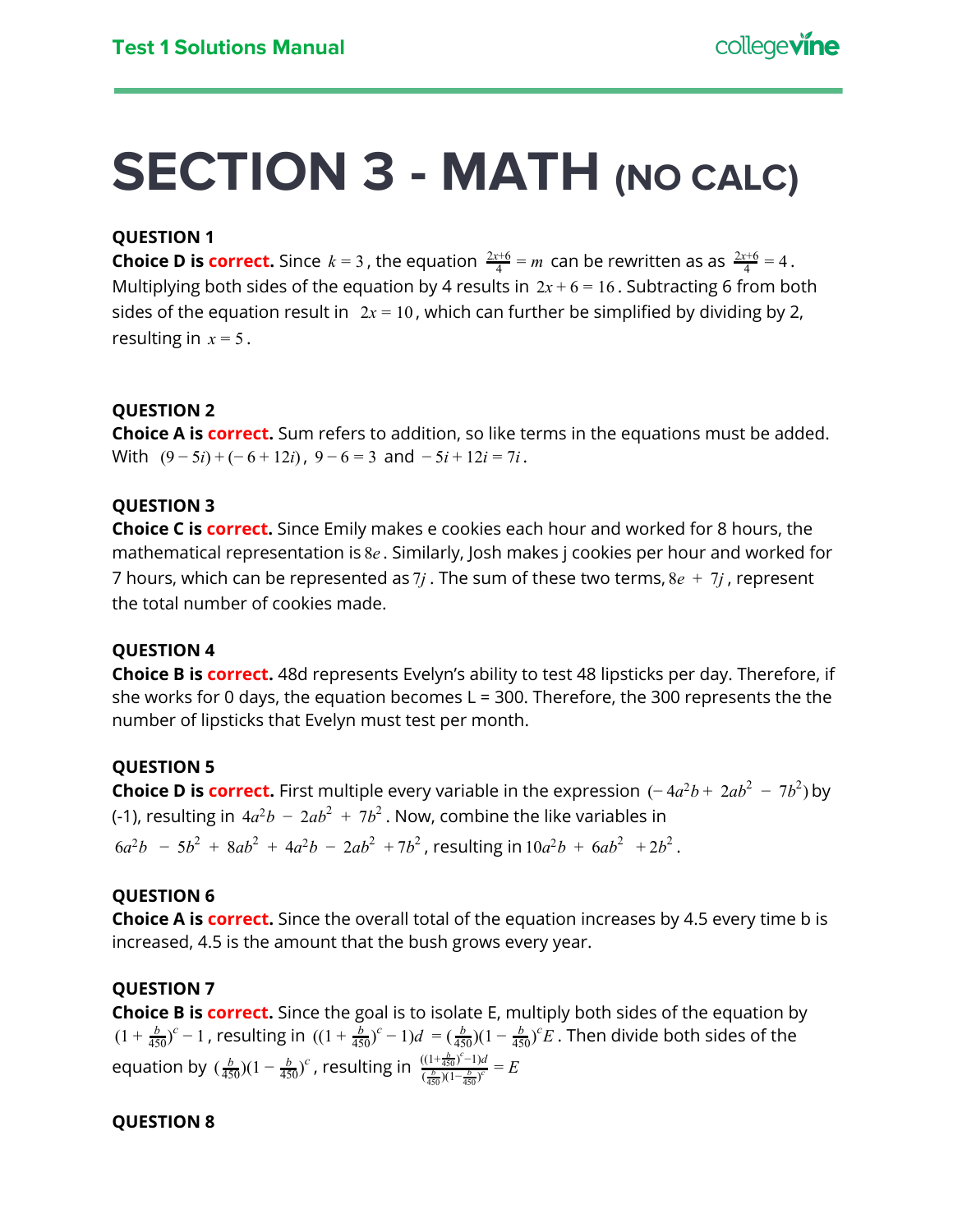**Choice C is correct.** First multiple both sides of the equation of  $\frac{x}{y} = 7$  by y, resulting in  $x = 7y$  . Then substitute 7y in for x in  $\frac{21y}{x}$ , resulting in  $\frac{21y}{7y}$ , which simplifies to 3. 21*y* 7*y* 21*y*

## **QUESTION 9**

**Choice B is correct.** First add 7x to both sides of the equation  $y - 7x = 11$ , resulting in  $y = 7x + 11$ . Then substitute this value for y in the equation  $6x - 2y = 11$ , resulting in  $6x - 2(7x + 11) = 10$ . Distributing the -2 across the expression  $7x + 11$  results in  $6x - 14x - 22 = 10$ . Combine like variables to  $-8x = 32$ . Divide both sides of the equation by -8, which results in  $x = -4$ . Finally, substitute this value for x in either equation. If substituted in  $y - 7(-4) = 11$ , then first distribute the -7, and then subtract 28 from both sides of the equation, resulting in  $y = -17$ . Your final answer is the point where  $x = -4$ and  $y = -17$ , or  $(-4, -17)$ 

#### **QUESTION 10**

**Choice A is correct.** Since b is a constant, the first step is utilizing the provided information  $f(6) = 72$  to solve for b. Substituting the values into the equation results in 72 =  $2b(6)^2 + 36$ or  $72 = 72b + 36$ . Subtracting 36 from either side of the equation and then dividing by 72 leaves  $b = \frac{1}{2}$ . Now, the original equation can be rewritten as  $f(x) = 2(\frac{1}{2})x^2 + 36$ , or *f*(*x*) = *x*2 + 36. The value of *f*(− 6) = (− 6)2 + 36 = 36 + 36 = 72

#### **QUESTION 11**

**Choice D is correct.** The price per pound of rice is equal to the price per pound of noodles when R = N. Therefore, a single equation can be written as  $1.25 + .75x = 2.75 + .5x$  (\*NOTE this in only solving for what week, or when, the prices will be equal, not the prices themselves). Combining like terms by subtracting both sides of the equation by 1.25 and .5x results in .25 $x = 1.5$ , which can be simplified to  $x = 6$ . However, now we must substitute  $x = 6$  into one of the original equations, which for rice would be  $R = 2.75 + .5(6)$ , which in turn results in 5.75m being the price.

## **QUESTION 12**

**Choice D is correct.** If the line passes through the origin (0,0) and the slope is ¾, then the equation can be written as $y = \frac{3}{4}x$ . Two options for solving this problem are plugging in all four points given in the possible answer into the equations and solving so see if the equation proves true. Or, the slope and y - intercept allows us to infer that the x coordinate must be a multiple of 4 and the y coordinate a multiple of 3, making D the only answer that complies with these conditions.

## **QUESTION 13**

**Choice B is correct.** Since the goal is to simplify the equation, first add the two expressions in the denominator. Cross multiply  $\frac{1}{x+3} + \frac{1}{x+5}$  to get a common denominator, which results *x*+5 in  $\frac{x+5+x+3}{(x+3)(x+5)}$ . Now, simplify the equation by placing the denominator of the expression in the  $(x+3)(x+5)$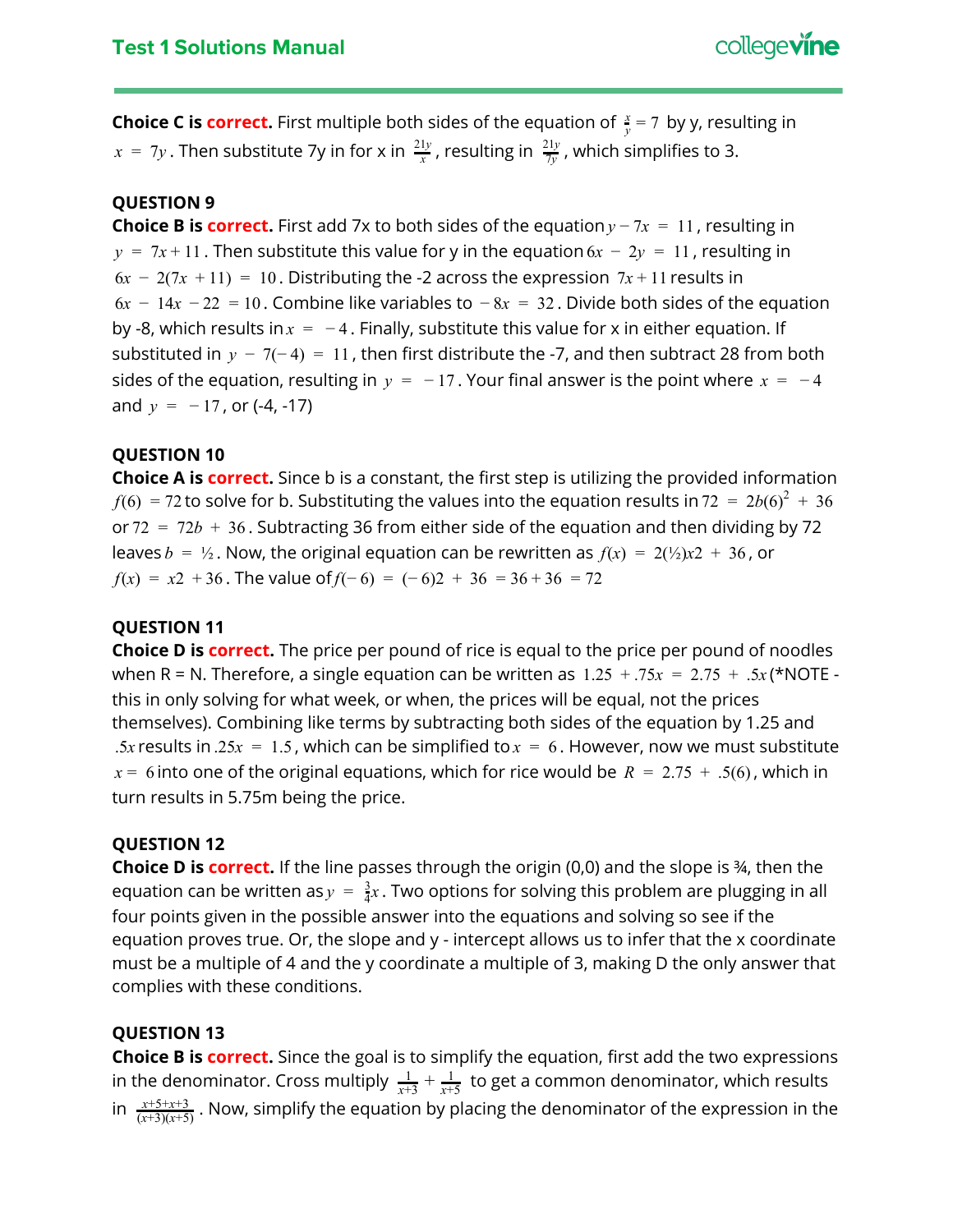numerator of the entire equation, which results in  $\frac{(x+5)(x+5)}{x+5+x+3}$ . Simply the equation by first (*x*+3)(*x*+5) multiplying the expressions in the numerator and adding like terms in the denominator. This results in  $\frac{x^2+8x+15}{2x+8}$ 

## **QUESTION 14**

**Choice A is correct.** First make the bases of  $\frac{4^x}{8^y}$  the same by rewriting 8 as  $2^3$  and 4 as  $2^2$ , which results in  $\frac{2^{2x}}{2^{3y}}$  . Now using exponent rules rewrite this as  $2^{(2x-3y)}$  . Since we are given  $2x - 3y = 4$  , we replace the exponent and are left with  $2^4$  .

## **QUESTION 15**

**Choice D is correct.** First multiply the expression  $(ax + 4)(bx + 2)$ , which results in  $abx^2 + 2ax + 4bx + 8$ . Since that expression has to equal  $8x^2 + cx + 8$ , we know that ab has to equal 8, or  $ab = 8$ . Similarly,  $2a + 4b = c$ . Since the question states that  $a + b = 6$ , we can substitute *a* with 8/*b*, which results in  $8/b + b = 6$ . This can be rewritten as  $\frac{(b^2+8)}{b} = 6$  , which in turn can be rewritten as  $b^2 + 8 = 6b$  . This then gives us the quadratic equation  $b^2 - 6b + 8 = 0$ . In factored form, this equation becomes  $(b-4)(b-2) = 0$ , so b equals either 4 or 2. Reusing our equation  $a + b = 6$  and substituting the two possible b values, a can either become 4 or 2 depending on whether b is 2 or 4 respectively. Using the equation  $2a + 4b$  and substituting in these respective a and b values (a = 2 b = 4 or a = 4 b =2), c equals either 20 or 16.

## **QUESTION 16**

**6** is correct. Since  $x^2 - 36$  can be rewritten as  $(x - 6)(x - 6)$ , x has to equal either 6 or negative 6. And since the question specifies that  $x > 0$ ,  $x = 6$ .

#### **QUESTION 17**

**600 is correct.** Since angle FGJ and angle IGH are the same, we know that these two triangles are similar by the angle-angle-angle definition. Therefore, since JG corresponds to JI, the ration between their respective 1000 and 500 lengths is 2. And since FJ corresponds to IH and IH is 300, FJ, or y, is 600.

#### **QUESTION 18**

**12 is correct.** Use the equation  $x + y = 32$  to solve for y, which results in  $y = 32 - x$ . Then substitute this value into  $-3x + y = 6$ , resultinging in  $-3x + 32 - x = -16$ . Combine like terms and subtract both sides by -32 to isolate x, resulting in  $-4x = -48$ . Simplify by dividing both sides of the equation by -4, and  $x = 12$ .

#### **QUESTION 19**

**5/13 is correct.** Since cos is adjacent over hypotenuse, we know that the side adjacent to cos(x) is 5 and the hypotenuse is 13. Since sin(90 - x) is the angle opposite of cos(x) that is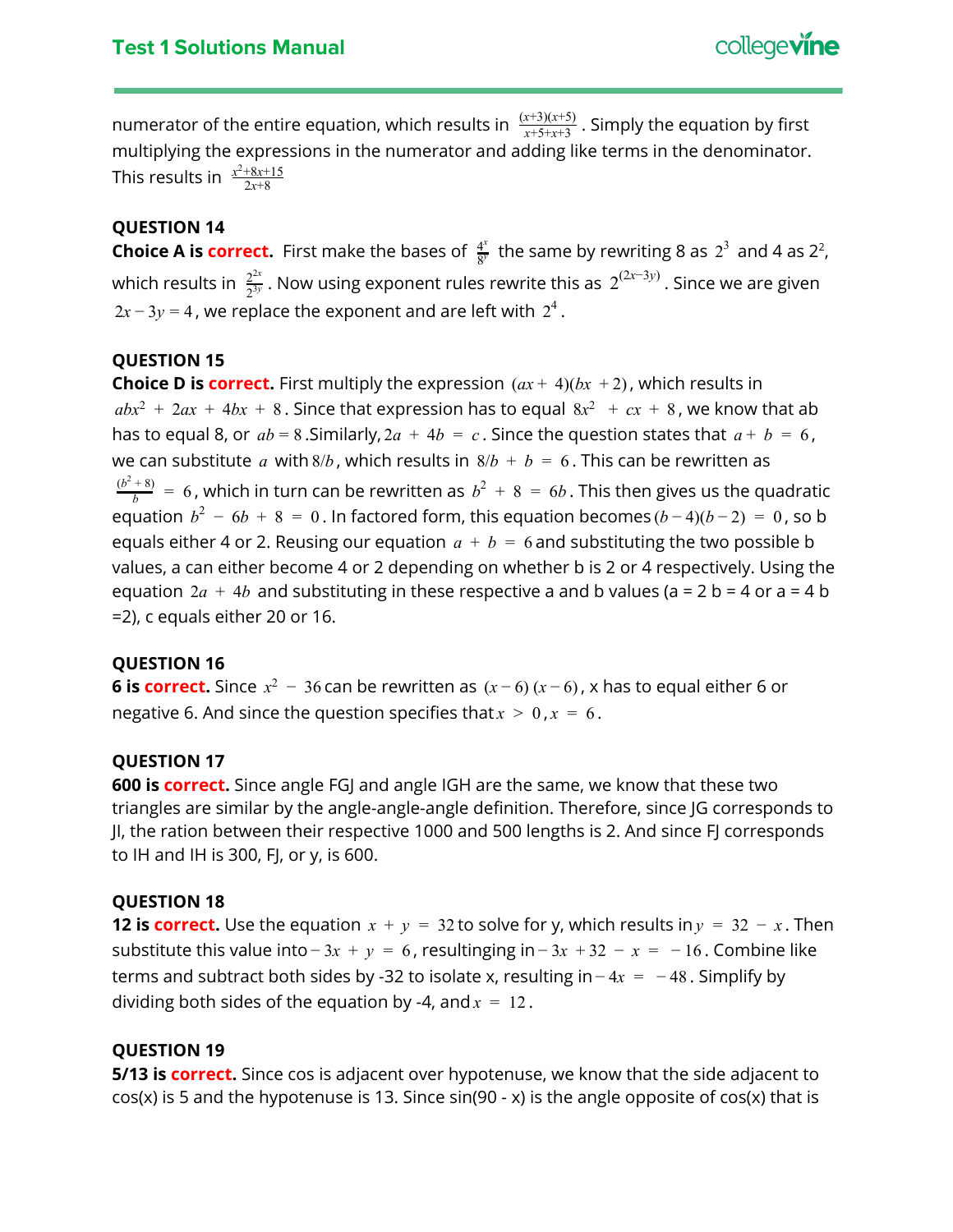

not the right angle, the adjacent side of length 5 is now the opposite side relative to sin(90-x). Since sin is opposite over hypotenuse, the final answer is 5/13.

## **QUESTION 20**

**144 is correct.** Rearrange  $2a = \sqrt{3x}$  to  $a = \frac{\sqrt{3x}}{2}$ . Now, since both equations are equal to a, we can say  $6\sqrt{3} = \frac{\sqrt{3}x}{2}$ . Multiplying both sides of the equation by 2 and dividing both by  $\sqrt{3x}$ results in 12 =  $\frac{\sqrt{3x}}{\sqrt{3}}$ . The  $\sqrt{3}$  in the numerator and denominator cancel, leaving you with  $12 = \sqrt{x}$ . Square both sides, and x = 144.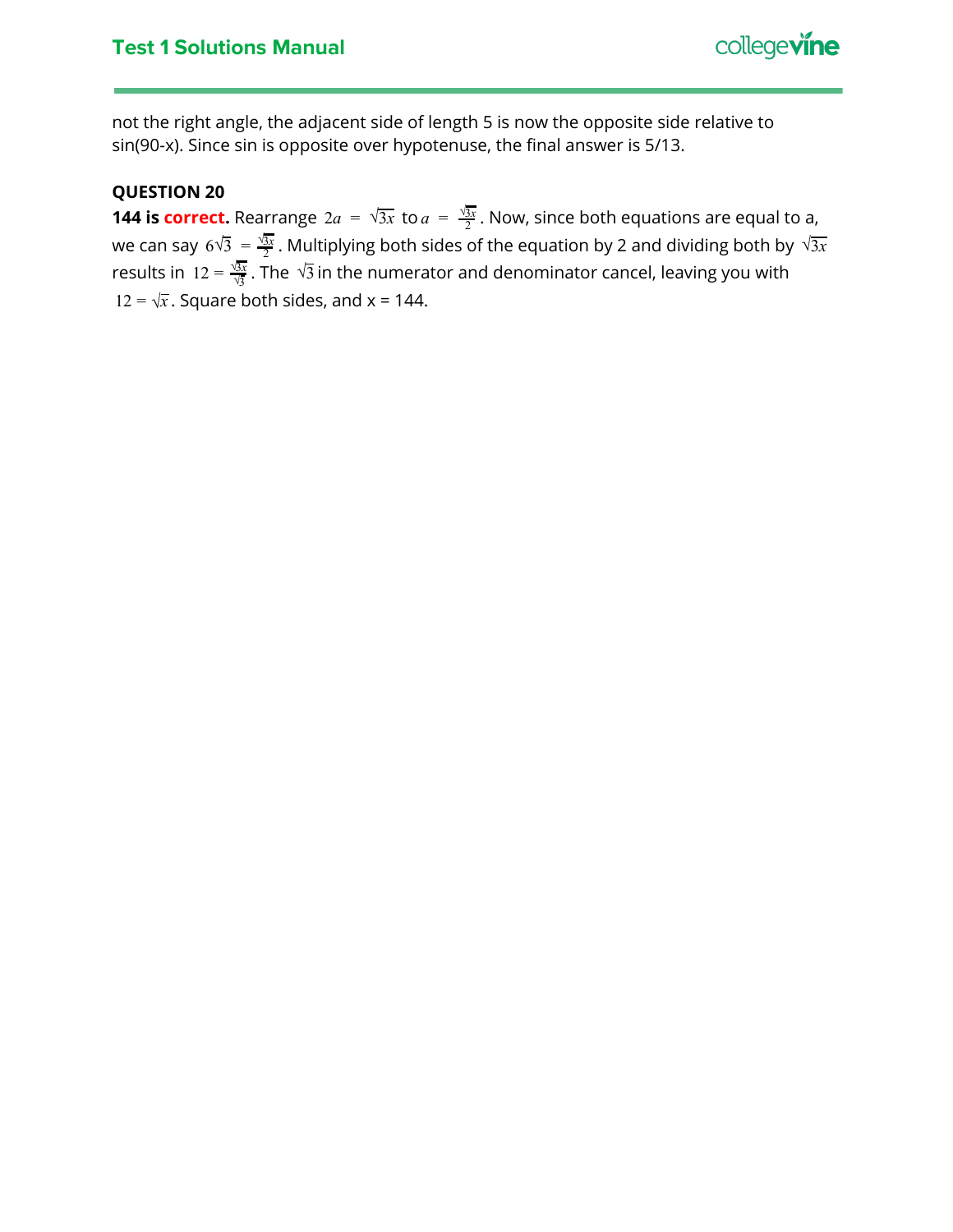## <span id="page-32-0"></span>**SECTION 4 - MATH (CALC)**

## **QUESTION 1**

**Choice B is correct.** Because this interval is the only option where there is first a decreasing slope (downwards slanting line) followed by an increasing slope (upwards slanting line). The break between the two lines is irrelevant because it just means the car was stopped for a minute.

## **QUESTION 2**

**Choice C is correct.** Two steps to solve this. 1.) plug in  $y = 48$  and  $x = 12$  into  $y = cx$  so that you have  $48 = 12c$  and then divide both sides by 12 to solve for c and you'll get that  $c = 4$ . 2.) Next plug in  $c = 4$  and  $x = 6$  into  $y = cx$  so that you have  $y = 4 \times 6 = 24$ . This problem is just two system of equations problems together.

## **QUESTION 3**

**Choice D is correct.** First the vertical angle to angle 1 is also 25˚. Then use the fact that co-interior angles are supplementary (so the co-interior angle is 155) followed by the fact that alternate interior angles are equal to determine that angle 2 is 155˚.

## **QUESTION 4**

**Choice C is correct.** "112 + 28x is 118 more than 50" is just another way of saying  $112 + 28x = 118 + 50$ . With basic algebra this can be simplified to  $28x = 56$ . Then you can divide both sides by 28 and you get that  $x = 2$ . BUT be careful because the question is asking what "50x" is so you then need to multiply 2 by 50 and you get that the answer is 100.

## **QUESTION 5**

**Choice D is correct.** A strong positive correlation means that as one variable increases so does the other so the dots should essentially form a straight increasing/positive slope line. The only answer choice that displays an upwards sloping line is D.

## **QUESTION 6**

**Choice D is correct.** The trick to this problem is multiplying be "clever" forms of 1 to cancel out units. So start with multiplying out (6*dL*)(10*L*/1*dL*)(1000*mL*/1*L*) . The units cancel out so that you end up in milliliters. And you should get 60,000 as the numerical value.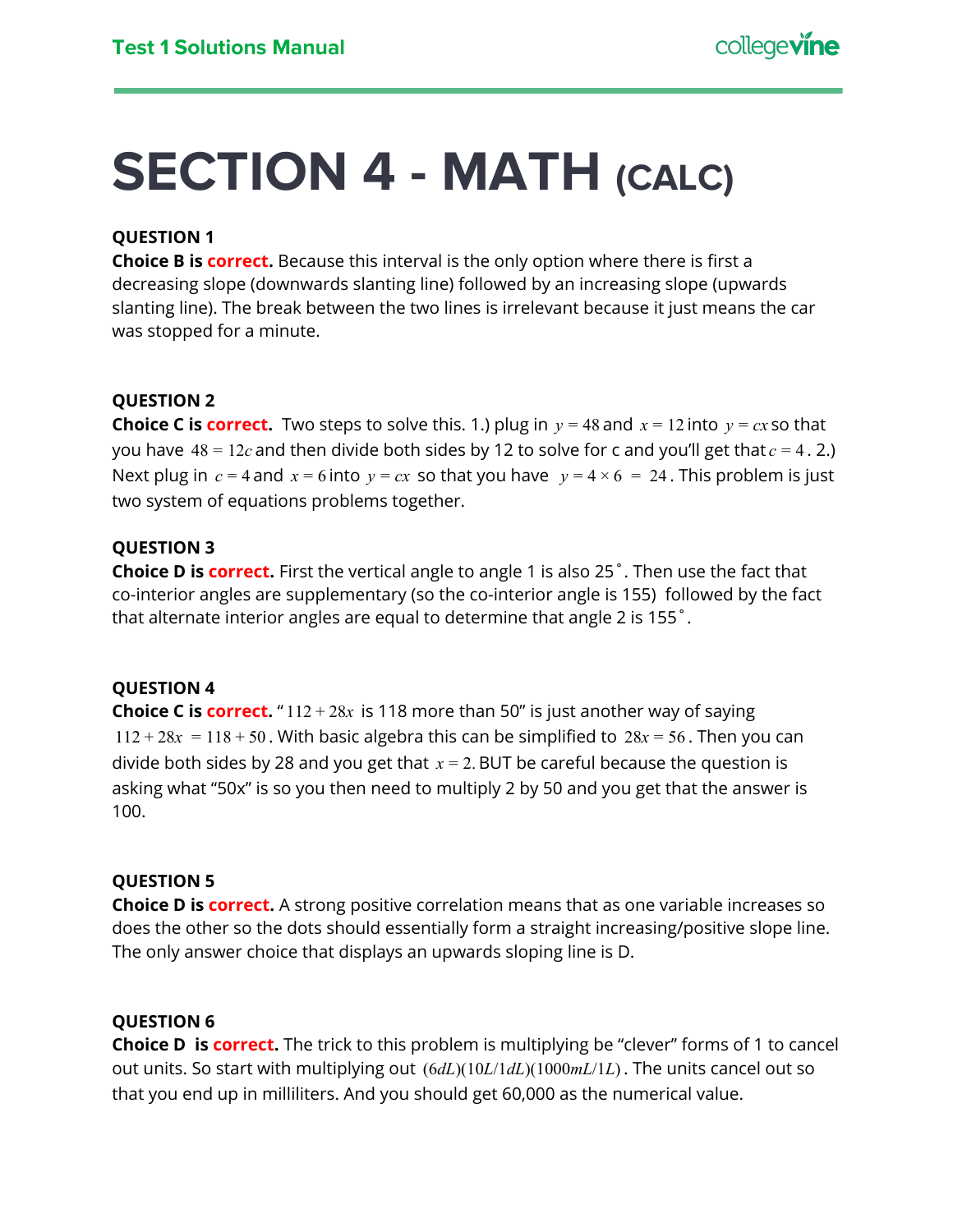**Choice C is correct.** So the problem here is that you don't know the units of the y axis values. So add up the total number of unknown units  $(9 + 7 + 8 + 6 + 5 = 35)$  and then divide 365, 000/35 to get roughly 10,000. This makes sense because if you summed the chart using those units you would get a total number of children of 356,000.

## **QUESTION 8**

**Choice D is correct.** The answer is that there is no such value of p because |*p* − 8| has to be a positive number so if you have any positive number and then add another positive number, 8, it's impossible to yield zero or anything negative.

## **QUESTION 9**

**Choice A is correct.** All you need to do here is isolate the variable a. Start by subtracting 305 from both sides and then divide both sides by 11.5 and you should get answer choice A.

## **QUESTION 10**

**Choice B is correct.** To solve for altitude we can assume maximum speed of the plane  $m = 607$ . So plug in  $m = 607$  into the equation and you should get:  $607 = 305 + 11.5a$ . Then just solve for a by subtracting 305 from both sides and then dividing both sides by 11.5. You should get that  $a \approx 26$  so the answer choice is B because the question states that altitude is described in thousands.

## **QUESTION 11**

**Choice A is correct.** I would start by simplifying the equation by subtracting 4x from both sides so you get − 10 ≥ *x* − 6 . Next add 6 to both sides to get − 4 ≥ *x* . At this point it's clear the only answer choice that does NOT work is A so that's the answer.

## **QUESTION 12**

**Choice C is correct.** Average means total number of chocolate chips used in all cookies divided by total number of cookies. Start with the first bar: there are 3 cookies with 4 chocolate chips each which means  $3 \times 4 = 12$  total chocolate chips. Then do the same thing for the second bar:  $5 \times 3 = 15$  chocolate chips. Continue this for all the bars and sum the numbers of chocolate chips and you should get a total number of chocolate chips = 100. The title tells you that there are 14 cookies so then all you need to do is  $100 \div 14 = 7.14$  which is closest to answer choice C.

## **QUESTION 13**

**Choice C is correct.** 15% of 300 (the total) is 45. 47. This is the closest number to 45 on the chart so the answer is males taking French II.

## **QUESTION 14**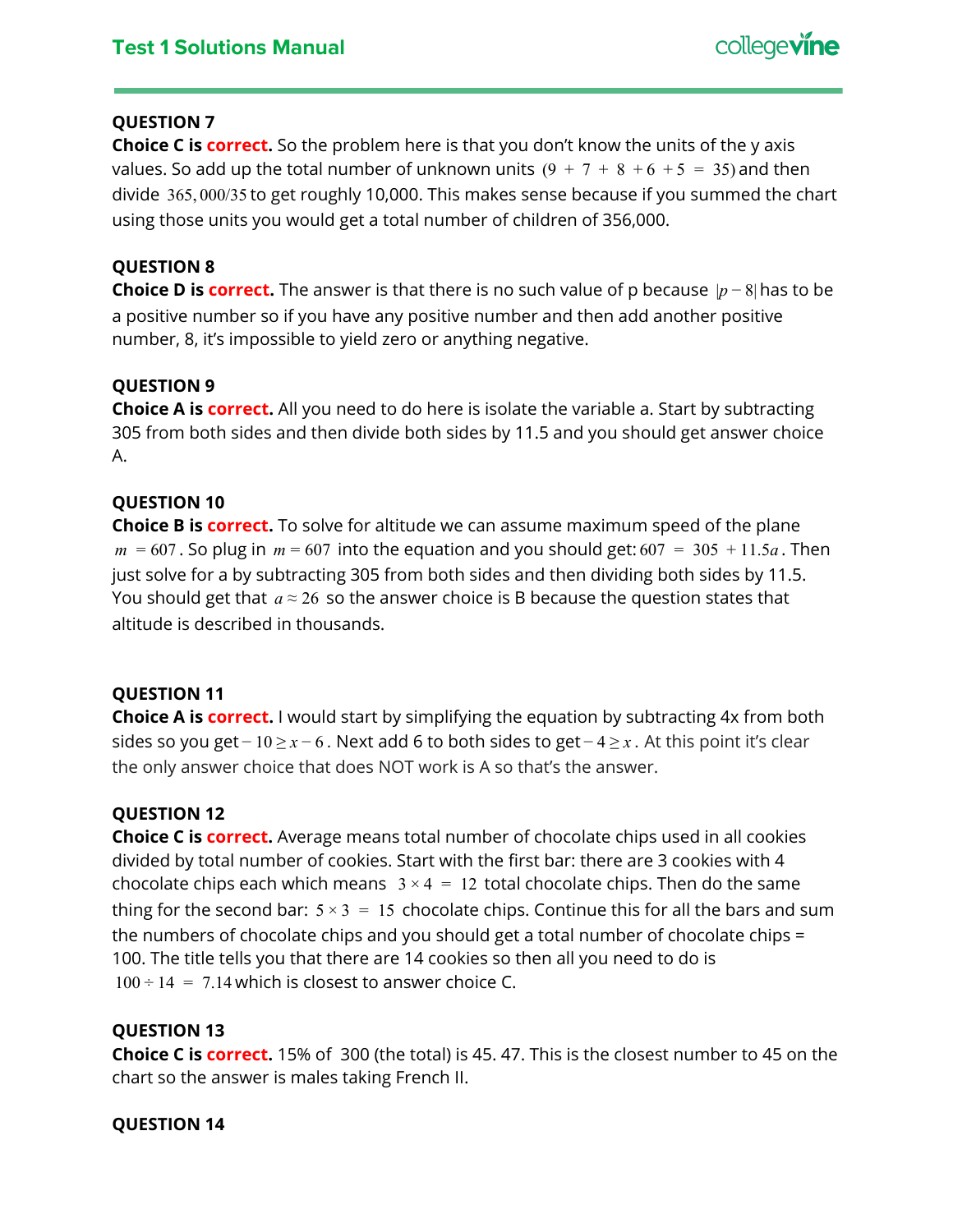**Choice C is correct.** Mode is the most common number (here it is 11) which won't change if 37 is removed from the lengths. Mean (average) will change but not by a lot because the change in the sum of all the numbers will be divided by the total number of lengths. Range will by far change the most because it will go from 30 to 8, thus yielding a total change of 22 inches.

## **QUESTION 15**

**Choice A is correct.** C-intercept represents the cost at zero minutes, ie the fixed cost of renting the truck. At  $t = 0$ , Cost = 4 which means that you have to pay \$4 just to rent the truck not including the price per an hour. So the answer is A, the initial cost of renting the truck.

## **QUESTION 16**

**Choice C is correct.** This sometimes trips up students just because the variables are h and C instead of x and y. But this question is simply asking you to find the equation of the line in y=mx+b form where  $C = y$  and h=x. The y-intercept is 4 and the slope is 2 (pick any two points and calculate  $\frac{(y_2, y_1)}{(x_2 - x_1)}$  to find the slope). So Plug these values into y=mx+b to get  $(y_2 - y_1)$  $y = 2x + 4 = C = 2h + 4$ .

## **QUESTION 17**

**Choice B is correct.** The minimum point on this graph is clearly when y=-5. But this question is asking the value of x at the minimum so trace up from that point and you should see that the x value is 3.

## **QUESTION 18**

**Choice A is correct.** Start by plugging in (4,4) to both equations then you get:  $4 < -4 - h$ and  $4 > 4 - k$ . Then simplify both equations by isolating the variables about you get: *h* < − 8 and *k* > 0 . This means that h has to be negative and k has to be positive so *h* < *k* **.**

## **QUESTION 19**

**Choice B is correct.** For this problem you need to set up a system of equations. Make T the number of tires sold and R the number of reflectors sold. Then set up the equation 1 as  $13T + 3.5R = 1,045$ . Set up equation 2 as  $T + R = 114$ . Next isolate R in equation 2 by subtracting T from both sides and you get  $R = 114 - T$ . Then substitute 114 – T for R in equation 1 to get  $13T + 3.5(114 - T) = 1,045$ . Next use distribution and simple algebra to solve for T.

## **QUESTION 20**

**Choice D is correct.** Start by calling the original price x. Now create an equation that describes the new price (m) in terms of x. So 30% discount means you're paying 70% of x so we can write this as .7*x* . The 3% sales tax means you're paying 1.03 times the discounted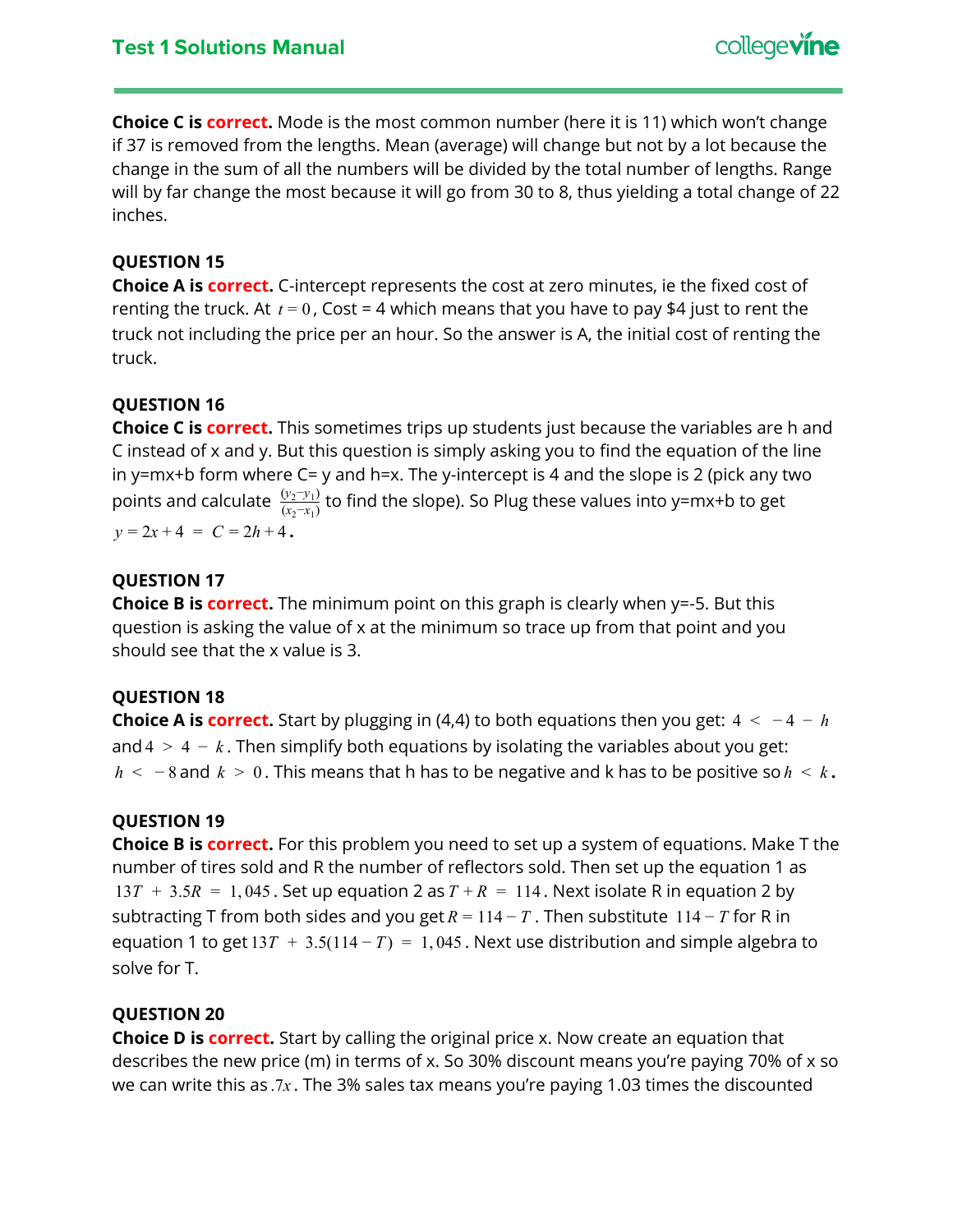price so we can write this as  $1.03(.7x)$ . So  $m = (.7)(1.03)x$  but we want to isolate x so we divide both sides by (.7)(1.03) and you get  $x = \frac{m}{(7)(1.03)}$  which is answer choice C.  $(.7)(1.03)$ 

## **QUESTION 21**

**Choice C is correct. "**If a person is chosen at random from those who recalled at least 5 different spices" = 117 people. "What is the probability that person belonged to Group  $Y'' =$ 63 (people who recognized 5 or more as well as were from group Y). Now you just set up a fraction:  $\frac{63}{117}$ . 117

## **QUESTION 22**

**Choice B is correct.** Average rate of change = (budget in final year- budget in initial year)/span of years. In this problem that would be  $(489, 108 − 348, 600) ÷ 2) = 70,254$ .

## **QUESTION 23**

**Choice B is correct.** "Ratio" just means proportion or fraction. So start by creating a fraction for Department of Defense's budget in 2013 to 2015 $\rightarrow \frac{15,433,221}{13,334,321} = 1.16$  . Since this is a calculator section the quickest way to finish the problem is then to just calculate for each category and see which one is closest to 1.16. 2013 *budget* 2015 *budget*

## **QUESTION 24**

**Choice D is correct.** The equation of a circle is  $(x-h)^2 + (y-k)^2 = r^2$  where h,k is the center and r is the radius. Step 1 is narrowing down the answers to either A or D because the center is at (0,-5) so the equation of the circle must be  $x^2 \, + \, \left(y + 5\right)^2$  . Step 2 requires finding the radius of the circle. The distance between the center and the endpoint is the length of the radius. So use the distance formula:  $d = \sqrt{(x_A - x_B)^2 + (y_A - y_B)^2}$  To find the length of the radius. Then you pick whichever answer choice (D) has the correct value for  $r^2$ .

## **QUESTION 25**

**Choice D is correct.** This is a very simple problem it just trips up students because of the physics vocabulary. Asking when the the object hits the ground is the same as asking what the value of t is when  $h = 0$  . So rewrite the equation as  $0 = -16t^2 + 65t$  and then just solve for t. This is a calculator section, so you can graph the quadratic and find the intercepts or if students have a quadratic formula program on their calculator they can just plug in the a,b,c values and it will supply the answer. Lastly you could also do it by hand and factor out t so that you have  $t(-16t-65) = 0$  so either t=0 (not the answer we want) or  $-16t + 65 = 0$ and you therefore  $t = 4$ .

## **QUESTION 26**

**Choice B is correct.**  $X = height of$  *oak tree* and  $M = height of$  *maple tree*. We can express the first sentence as  $X = 1.3M$ . Now plug in X as 156 and solve for M.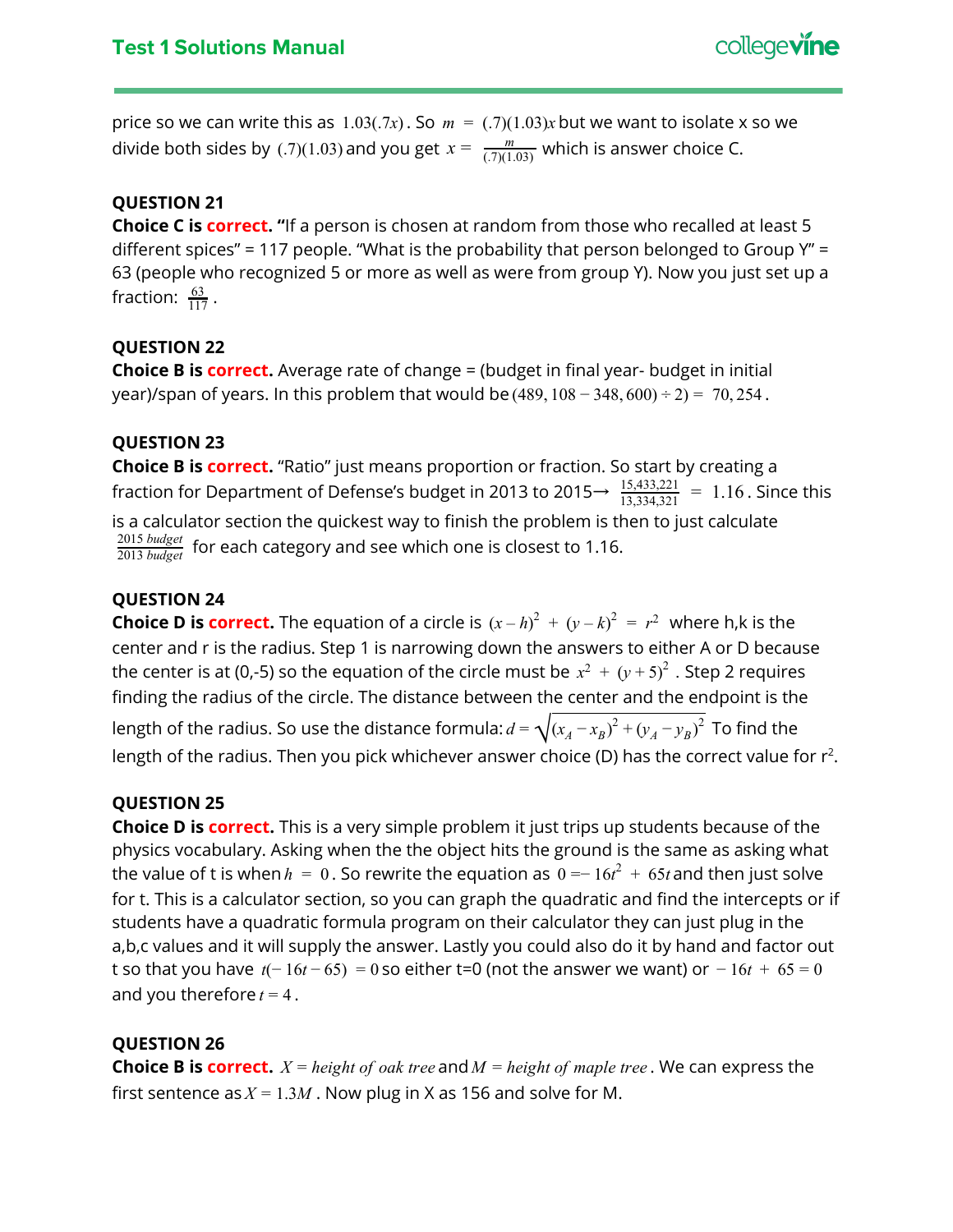**Choice C is correct.** Start by summing the number of weeds in all the regions and divide it by 10 to get the average number of weeds per a 1m square. Next recognize that there will be 25 1 meter squares that will fit in the garden. So multiply the average number of weeds per a square by 25 and you should get around 4,750.

## **QUESTION 28**

**Choice C is correct.** The easiest way to solve this is to just graph the two inequalities on your calculator and then see which quadrant has no shading. If students don't know how to graph inequalities on their calculators then use a video like this: <https://bit.ly/2JwWIR4> to show them how.

## **QUESTION 29**

**Choice D is correct.** This is true because of the remainder theorem. It is proven using polynomial long division. This video helps show how the theorem works: [https://bit.ly/1VFmghq.](https://bit.ly/1VFmghq)

## **QUESTION 30**

**Choice D is correct.** The vertex coordinates are (2,16). The only answer choice that displays these numbers as constants in the equation is D. To be safe it would also be a good idea to multiply out D to make sure it equals the original equation.

## **QUESTION 31**

**"Anything between 6 and 4.105" is correct.** Pick any number between 13 and 19, let's say 15. So if she can make 15 cars per an hour and needs to build 78 cars you calculate  $78 \div 15 = 5.2$  hours.

## **QUESTION 32**

**133 is correct.** 7000 − 5000 = 2000 so there are 2,000 pounds left to use up with weight from the suitcases. If each one weighs 15 pounds then calculate  $2,000 \div 15 = 133.33$  so 133 suitcases would be below the limit.

## **QUESTION 33**

**5/16 is correct.** Number of coffees sold is on the vertical axis so in 2007 there were about 50 million coffees sold and in 2011 there were 160 million coffees sold. Because this problem asks for a fraction we can ignore the "millions" because they will just cancel out. So we just set up a ratio of  $\frac{50}{160}$  which can be simplified to  $\frac{5}{16}$ . 160 5 16

## **QUESTION 34**

**1860 is correct.** First calculate how many people come for lunch over the course of a week. Each day they seat 60 people in the first seating and 60 people in the second seating for a total of 120 people for lunch a day. Lunch is served 5 days a week so  $120 \times 5 = 600$  people